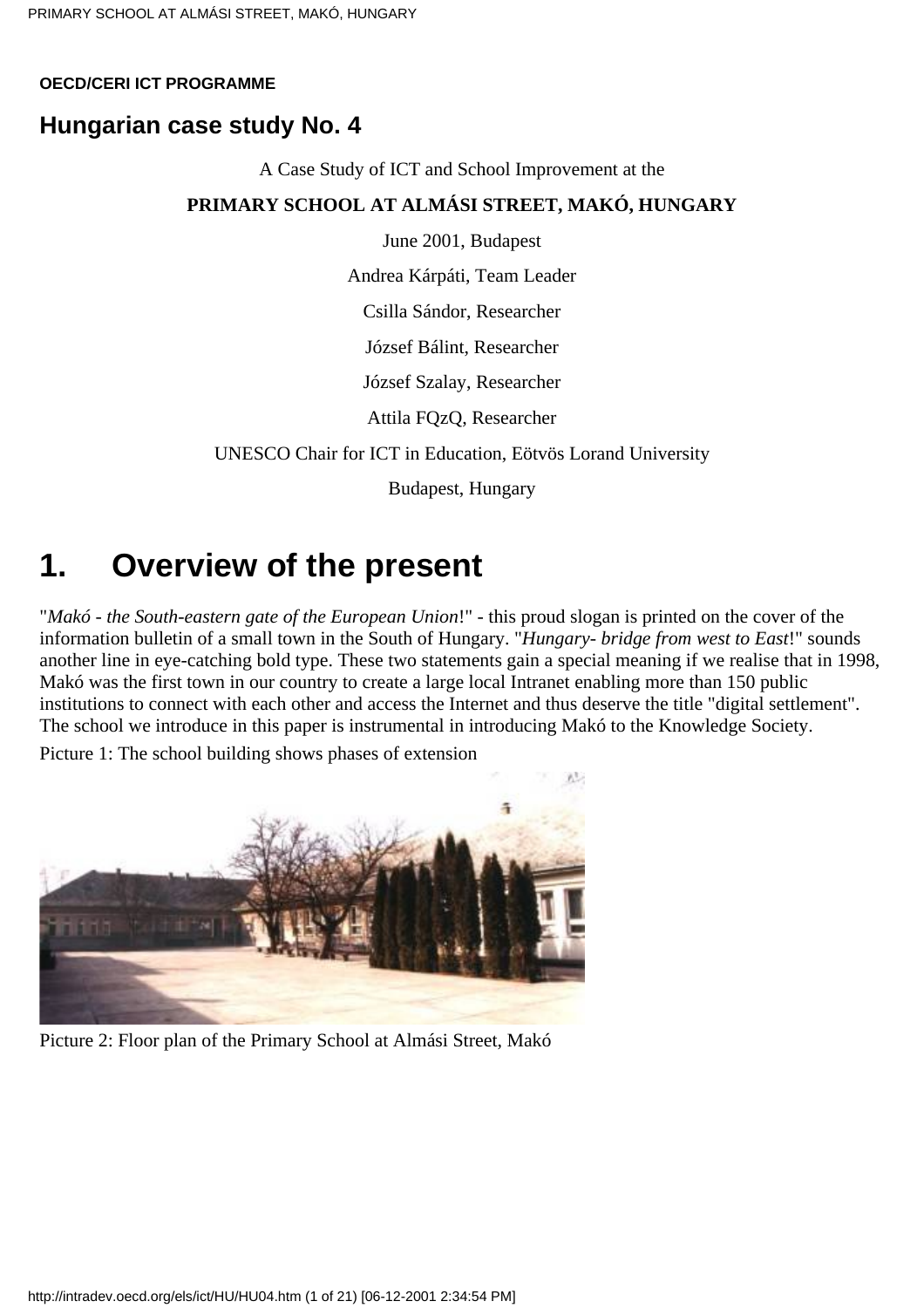

#### *1.1 What has been accomplished?*

The Primary School at Almási Street (abridged name in this paper: Almási) is considered the flagship primary school for ICT in education for the whole county of Csongrád - one of the richest, most developed areas in Hungary. This is probably the only school in Hungary where the position of the System manager is proudly fulfilled - without pay - by Pál Almási, ICT teacher, the Principal. (Almási, the school is not his, nor has the street been named after him -his family has no connections with the noble family the street his school was named after. There is a more important family link, though: his mother, Mrs. Almási was his predecessor in the seat of the Principal of the school.) Mr. Almási has been instrumental in setting up 60 multimedia PCs - a record number for a Hungarian primary school - and convincing most of his staff to use it regularly.

We have visited the frontrunners of Hungarian educational computing culture and met enthusiastic students and staff. But here at Makó we found the only school in our survey where most of the students selected Information Technology as their favourite subject. They mentioned, as their only improvement wish, to have much more of it as a compulsory component of studies. In fact, they have already much more ICT lessons as the Hungarian average:

| Primary   | <b>Compulsory</b> number of ICT                          | Number of <b>compulsory</b> classes Number of <b>optional</b> classes |                                      |
|-----------|----------------------------------------------------------|-----------------------------------------------------------------------|--------------------------------------|
| school    | lessons per week in the <b>National</b> at <b>Almasi</b> |                                                                       | at Almási                            |
| grades    | <b>Curriculum</b>                                        |                                                                       |                                      |
| $ 1 - 4 $ | None                                                     | None                                                                  | $\vert 1.5$ , taught in small groups |
|           |                                                          |                                                                       | $\vert$ of 10-12                     |
|           | None                                                     |                                                                       | $ 2$ , small groups                  |
|           | None                                                     |                                                                       | $\alpha$ , small groups              |
|           |                                                          | . . 5                                                                 | $ 1.5$ , small groups                |
|           |                                                          | $\overline{.5}$                                                       | $1.5$ , small groups                 |

*Compulsory ICT studies* are almost double in lesson hours and teaching content than the Hungarian average. Junior grades learn basic ICT skills through playing educational games and processing simple texts. Senior grades get acquainted with word processing, the Logo programme language, database design, the MS Office software package, simple graphic applications and Internet search. 7. and 8. Graders learn a range of subjects through ICT applications. The essence of innovation is that ICT content taught in senior grades of primary school and in secondary school can be acquired during the 8 grades of primary education. Moreover, ICT-enriched teaching methods increase the motivation level of students and make the learning experience richer and more authentic. On primary level, Almási is one of the most important sites of innovation in the development of ICT skills.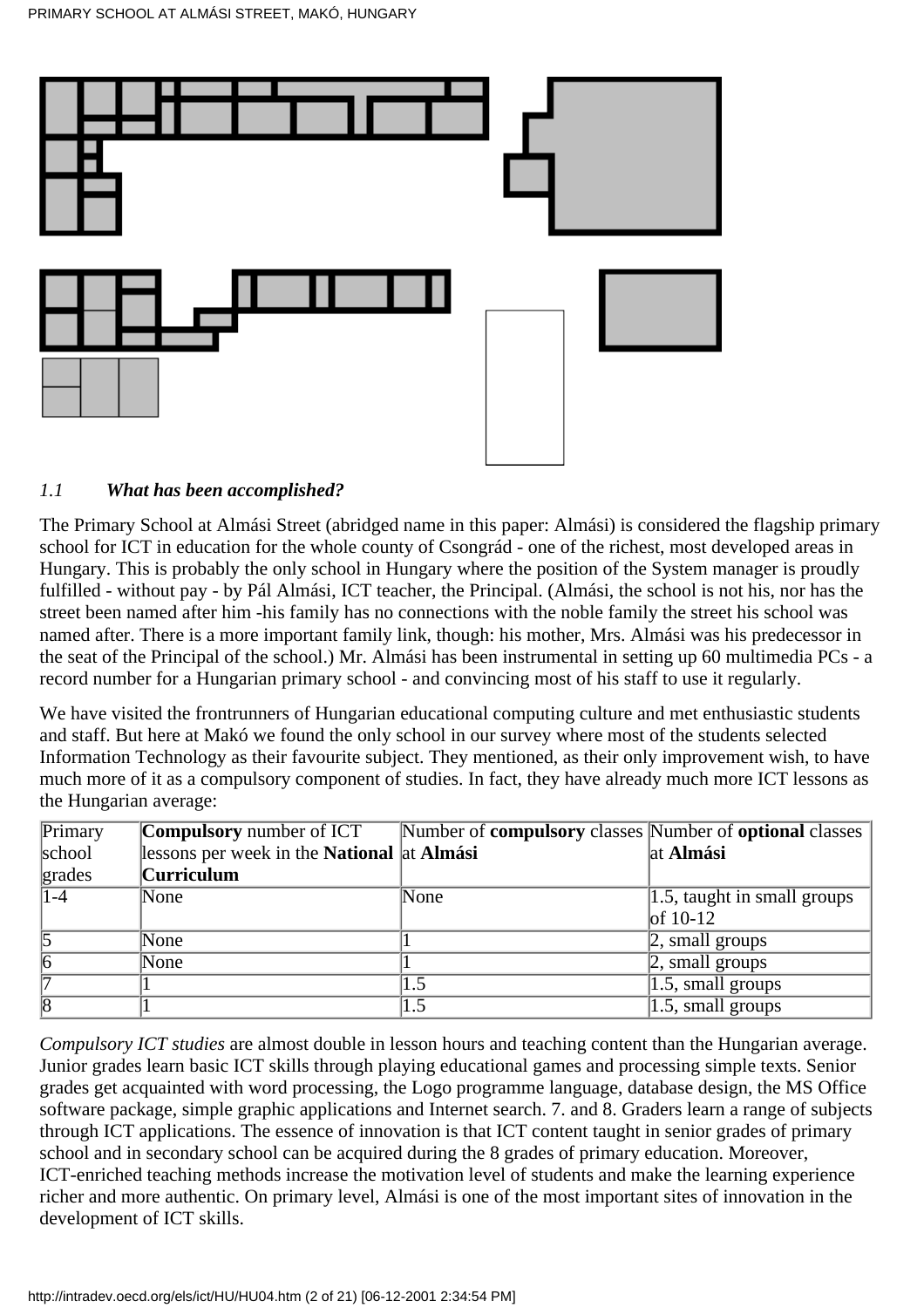*Staff involvement* is much higher than the Hungarian average where there are 2-4 ICT specialists and 5-10 course certificate holders in a 50-member learning staff. (Survey done in 1999 and 2000 by Éva Tót, National Institute for Educational research.) At Almási, about 50 % of staff members (that is, 15 out of 51 teachers) have completed an ICT course. 85 % of teachers were interviewed and all of them declared themselves ready for more ICT immersion. (Level and type of use will be specified later in Point 3 of this study.) The most important feature of the second phase of ICT diffusion is that the majority of teachers is not reluctant to do simple programming tasks in order to customise a software or install a new application.

Moreover, the top 30% of them are eager to try their hands in *designing and programming simple educational applications*. (Similar attitudes were revealed by Daniel Vígh who questioned 800 Hungarian non-specialist teachers about their computer-related knowledge, usage habits, training needs and plans for future use and found secondary grammar school teachers of science disciplines most prepared, active and ambitious.) In Hungary, ICT was first and foremost introduced on secondary level, thus the eagerness of non-specialist secondary school teachers, holders of MA degrees from universities is understandable. It is, however, remarkable that college-trained primary level teachers at Almási share the same views and perspectives than their more profoundly trained colleagues. It is perhaps the most important achievement of this school *that teachers act as innovators, not merely adopters of ICT culture.*

## *1.2 Who profits from the introduction of ICT?*

The most important group that profits is *high poverty students*. Socio-economic status of parents is mostly low income, agrarian (small landowner, farmer) families. ((Indicators used: type of education, present profession, percentage of students requiring financial support for school book purchase and subsidised meals, declared income level, number of supported lunches and amount of regular learning aid received by parents from the local educational authority). Most parents finished compulsory primary school only (8 grades, ages 6-14), some finished secondary school (4 grades, ages 14-18) but often without taking the final examination (baccalaureate). Very few parents hold higher education degrees. According to the ICT teachers, an astonishing 35 % of students have a computer at home (other estimates given by classroom teachers and Parent-Teacher Association members are even higher, 40 %). Still, the majority of students count on the school facilities to improve their ICT skills and get immersed in a culture so important for their peers and the adult world as well.

Generous amount of free training in ICT and computer-mediated, rich and personal learning content provided by the school helps a lot in preparing high poverty students for further studies in good grammar schools and consequently grants them a chance for higher education. Social mobility in Hungary, still experiencing the rude and anti-social first phase of capitalism, is very low. Thus, *the ICT-enriched environment of Almási can be considered a model for closing the social gap*.

## *1.3 How do the staff, students, and parents view these accomplishments?*

The principal of the school, Pál Almási described the following objectives for the diffusion of ICT culture in education as especially important:

1. Preparing students for vocational studies and providing a basic skill necessary for a range of future jobs. Makó is rapidly developing into a high tech industrial area. Most students will have basic computer skills as an employment criterion.

2. Intranet services are invaluable for building a common knowledge base accessible for staff and students. Their use also trains for making use of information resources of the Learning Society.

3. The Internet provides a rich resource for authentic presentation of scientific and social phenomena and processes.

Picture 3: The staff of the school - the man in dark grey sweater in the centre is Pál Almási, Principal and Systems Operator of the school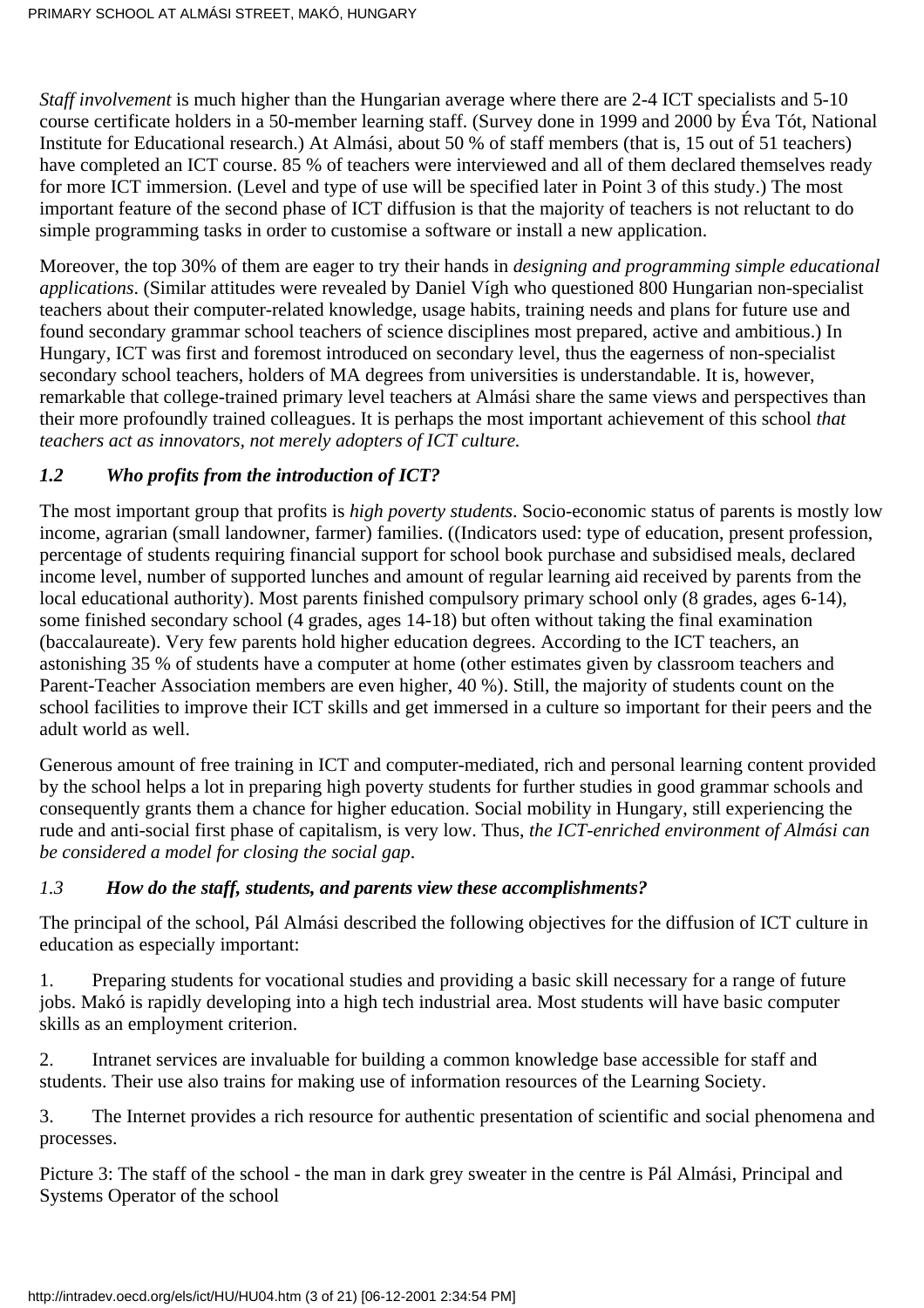

Almost half of *staff members*, as emphasised before, are competent private users and more and more experienced in-class users of computer technology. They have experienced the first two phases of reform utter joys followed by deep disappointment - and now *have a sophisticated set of views and beliefs* about this culture. Teachers of the junior grades (1-4, ages 6-10) believe that students can profit a lot from ICT-based practice as it gives an immediate, personalised feedback - and this is exactly what youngsters need to go on doing the monotonous exercises of basic numeracy and literacy. Teachers of senior grades, however, warn that ready-made solutions to chose from hinder the development of higher order thinking skills. Spelling check is good for making mistakes noticed but also bad as it can be used automatically, without comparing the mistake made with the good ones proposed. Most students quickly choose the replace function and the first option given without even reading the alternatives. Moreover, word processing makes writing by hand seemingly superfluous - an odd skill to master. As a consequence, fine motor skills often remain underdeveloped due to the lack of handwriting practice.

*Students are unanimously enthusiastic* about ICT culture. Many of them are well aware of the innovative projects carried out at this school. Some even expressed their envy for the lucky peers who "are allowed" to learn maths, physics and foreign languages through the use of computers. Mathematics is generally considered a difficult and not too popular subject among young teenagers but here, where computer applications are a standard feature, many students told us about "getting to like it more and more" because of the new methods of teaching. "If we had more ICT devices, we would not need any traditional lessons any more." - told one of our 12-year-old, female respondents whose words were received with much criticism even among her peers. The statement, however, was not meant to be against teachers whom our respondent seemed to like. It only shows how popular these devices are among youngsters.

*Parents* like this school and are pleased that their children will have skills they themselves cannot have, only admire. Some of them, however, expressed sceptical views about the spread of ICT-based methods: "They will never replace traditional ones that are so much cheaper. It is easier to open a book that to learn from a CD." - Others express fears about the "*overcomputerisation*" of education. "Children will forget how to add up two figures. They are lazy to make an effort, just take their calculators without even trying to do a task in the head." - "Children will forget logical thinking if they do nothing but follow the steps prescribed by the software." These views show how important it is to explain the benefits of ICT use for parents who are mostly non-users themselves. Unfortunately, *the Hungarian popular press is mostly negative about the use of computers and Internet access in schools*. Stories about kids who spend hours chatting, get fat and make immense phone bills, find marihuana growing instructions on the Web, receive e-mails from malevolent adults get large coverage whereas "normal functioning" does not. Parents are happy about important skills being taught but a it worried because of the media rumours that overshadow impressive achievements in this area.

Picture 4: The coat of arms of the school was designed by a parent and amateur heraldic expert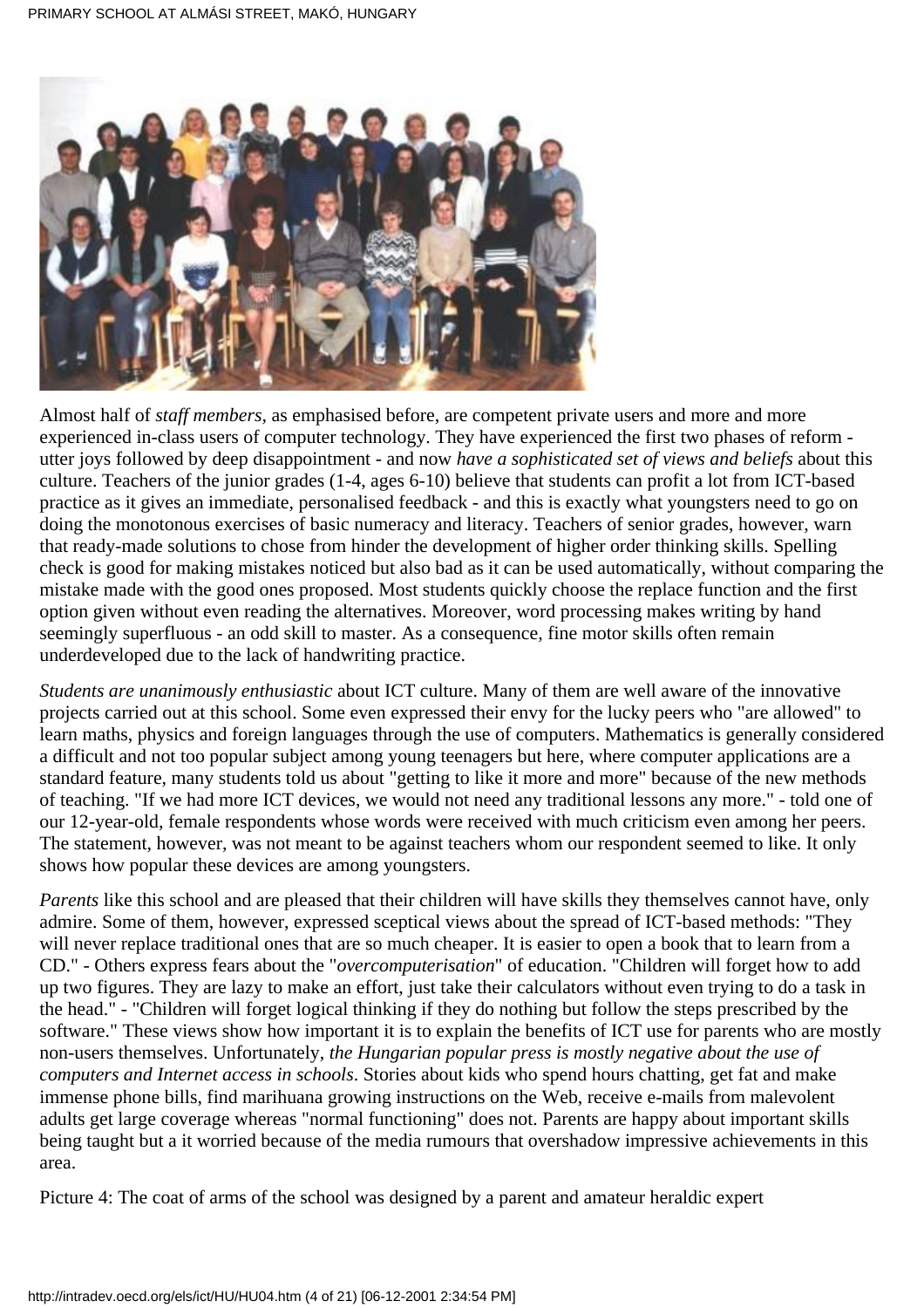

# **2. Overview of the past**

## *2.1 What led to these accomplishments?*

The Makó sub-region is in fact *a bridge between East and West*. The E68 Trans-European Road transgresses the region and provides a major channel of traffic and trade. (As part of the IV. Helsinki Corridor this road is the link to Turkey and the Southern part of the CIS via Romania, to the Balkan Peninsula via Yugoslavia and to Western Europe, via Hungary.) The county seat, Szeged, is only 28 kilometres away. It is a very important national cultural centre, home to the second largest university of the country and numerous research institutions is often called the Hungarian Cambridge. Teachers and students alike profit from this vicinity and enjoy the bustling intellectual life - without the problems of life in a big city. With its 27.000 inhabitants, Makó is a quiet country town in the valley of the Maros river - but also a municipal centre that organises the economic, commercial, educational and cultural life of the neighbouring 17 settlements. With their population, people living in the Makó region add up to 54.000. Famous Hungarians born in Makó include Joseph Pulitzer - founder of the famous literary prize - and Joseph Galamb who designed the T-Model for Ford. Its special flora and fauna are protected in the surrounding Körös-Maros National Park that boasts with the largest number of sunny hours in Hungary. The most famous local vegetable is the onion, mentioned in numerous folk tales and songs and sold world-wide. Local industry builds upon the research and development potential of the neighbouring big city, Szeged - bio-technology, for example.

*The municipal council is a very ambitious promoter of industrial development - ICT culture included*. There are 230 enterprises in the area, 30 of which are big, and the majority is small and medium size company. Their work has been based on Ict culture right from the start and many of them are already getting prepared for or have already joined *e-commerce,* a new feature in Hungarian commercial life. Measures like tax preferences for cutting edge industry, creation of an Industrial Park for high level food processing (22 hectares in the North-eastern part of the town, close to the industrial area) with up-to-date infrastructure has won the region the Enterprise Zone title.

As a follow-up, substantial central development funds started to flow in. One of the largest grants was spent in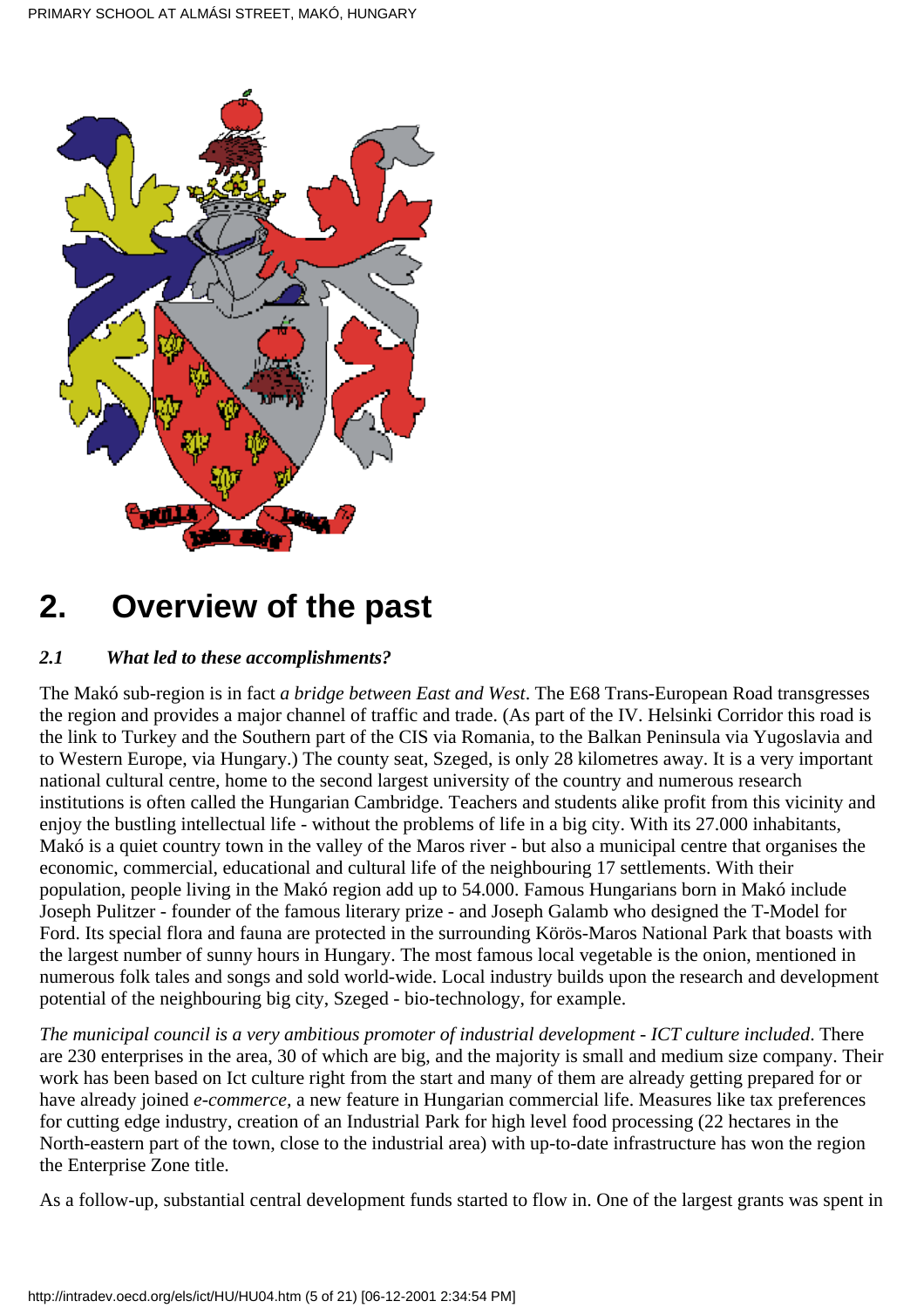1997 on setting up *a town-wide Intranet* connecting, as mentioned above, more than 150 institutions through 350 computers with each-other and the Internet. Among them, there were the 10 primary and secondary schools of the town. The Principal of Almási, Pál Almási was instrumental in developing this network. A nationally acclaimed specialist in ICT in education, he was part of the design and implementation team of the network.

### *2.2 Who initiated the ideas, who shepherded them to completion?*

As it was the case in most other Hungarian schools in the pioneering group of ICT users, it was the Principal of Almási who initiated the ideas. As a start, he and likely minded other principals in the town joined forces with local educational administrators and organised training courses for the teachers of Makó to make full use of the newly implemented infrastructure. In his own school, he encouraged his staff members to participate in the training courses and national ICT in education conferences and made major computer purchases when his staff was ready to use them.

He has been active as a Systems Operator right from the start, designing, implementing, upgrading and maintaining the PC network of his school. In 1999, when the "ICT in Education" Subcommittee of the Committee of Education at the National Academy of Science in Hungary was founded, he was invited to become a founding member. As one of the five "ordinary teachers" to assist the body of top-level researchers in their consultative role to the government ICT policy. A very outspoken representative of school-oriented reforms and opponent to improvised measures in the field, he used his membership also to broaden his professional network and involve his school in a number of national projects. These projects mean permanent consultation with experts, access to new information and software, context for permanent improvement and a chance to profit from the experiences of others. Thus, Almási - a very ordinary small town school with average facilities and mostly lower middle class students - became a hothouse for primary level ICT education and a national model school for computer use.

#### *2.3 What barriers were overcome in doing this?*

There were no major barriers. Reluctant staff members and lack of appropriate maintenance funds are standard obstacles of any reform in any country. Here, the local educational authority as well as the whole Town Council was very supportive at start but later failed to provide adequate funding for maintenance. Permanent grant writing (and frequent winning) is a regular activity here as in any other cutting edge, innovative school in the country.

Negative feelings about ICT still characterise a small percentage of staff members. (We estimate the percentage of anti-ICT teachers between 5-8 %). Their views are often shared with the promoters of this culture, but they see these deficiencies as challenges for further developments. Most frequently heard negative comments were:

Ø *Ideas are way ahead of technical possibilities*. Several features of CD-ROMs are bad because the realisation of a good teaching idea is impossible with the technical limitations given.

Ø *Intranet is slow and insecure*. As all PCs are connected to it. Downloading a single picture file may take minutes and a teacher of humanities may need several for one single lesson. "You cannot use Internet during classes unless you know exactly what to make students find in a search. But then, it is not the real thing."(Male teacher aged 35)

Ø *You can become a PC junkie*. This is a general belief among parents and many teachers see it as a real threat. In reality, students loose temper with slow PCs just as easily as their teachers and do not get "lost" in cyberspace. In a school where sports options are abundant, fear from an unhealthy, motionless existence for kids also seems unjustified.

Ø *You must print what you have found to make it usable.* Reading habits do not change overtime - an e-book software may be a solution.

Ø *English is the language of the Internet* - Hungarian materials are there but meant mostly for secondary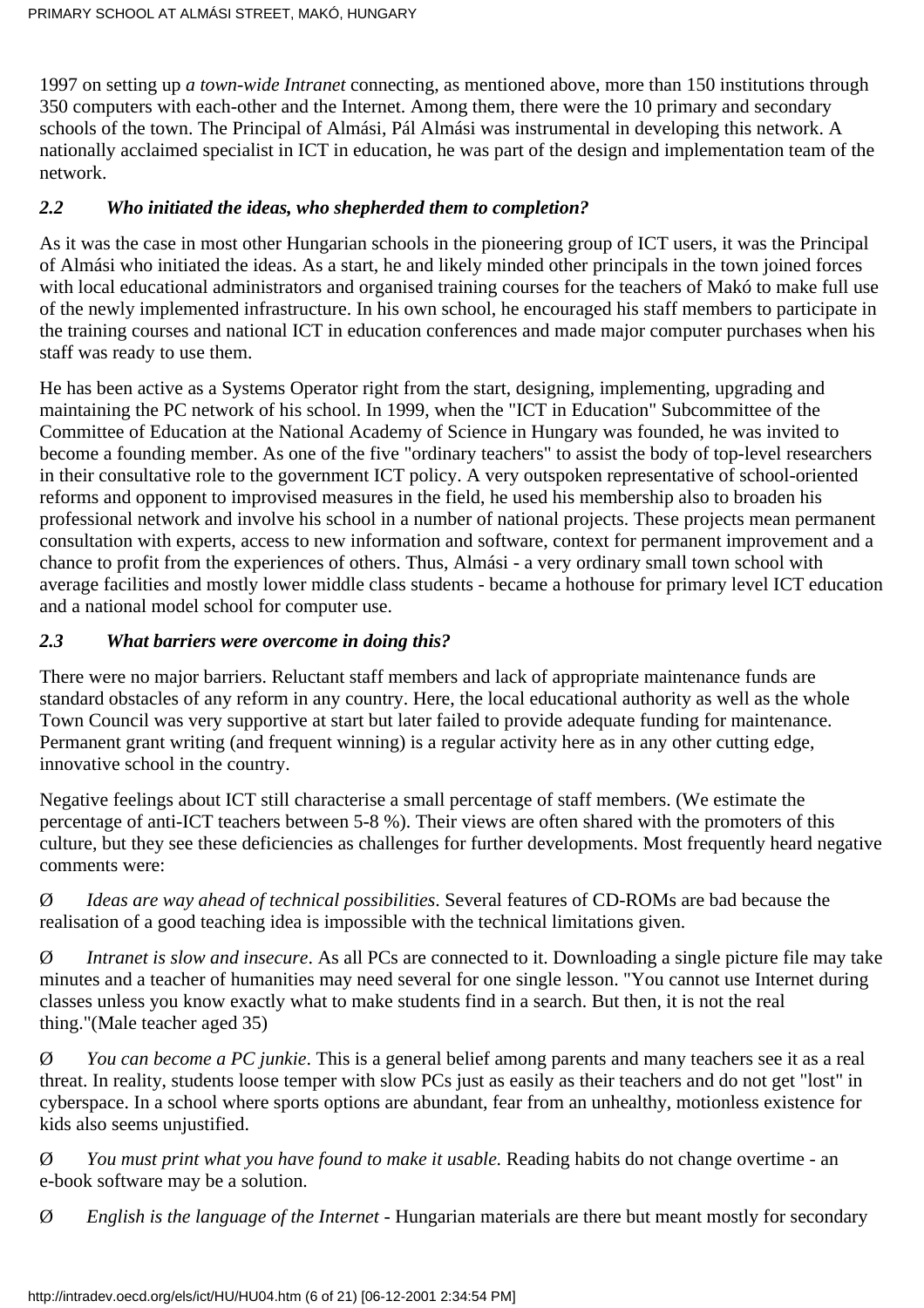level or adult use. *Educational portals for primary school students (and their teachers)* should be more numerous.

Ø *Materials on the Internet and on CD-ROMs* are not in line with the compulsory national Curriculum. You have to work hard to complete, adapt or even restructure materials published to make them suitable for classroom use. *Teachers should be much more involved in the planning, design and testing of ICT-based teaching aids*.

Ø *Electronic government* is still in the initial phase. When all data will have to be submitted to and received from the educational authorities, regular use of ICT will be much more encouraged.

# **3. The present**

Picture 4: The coat of arms of the school was designed by a parent and amateur heraldic expert



## *3.1 Characteristics of the school*

The *administrative structure* resembles that of other Hungarian primary schools. There is a Principal or Headmaster, 2 Deputy Headmasters for educational and management affairs and subject specialists:

|    | 4 teachers |   |
|----|------------|---|
|    | 4          |   |
|    |            | 9 |
|    | 6          |   |
|    | 7          |   |
| 11 |            |   |
| -1 |            |   |
|    |            |   |
|    |            |   |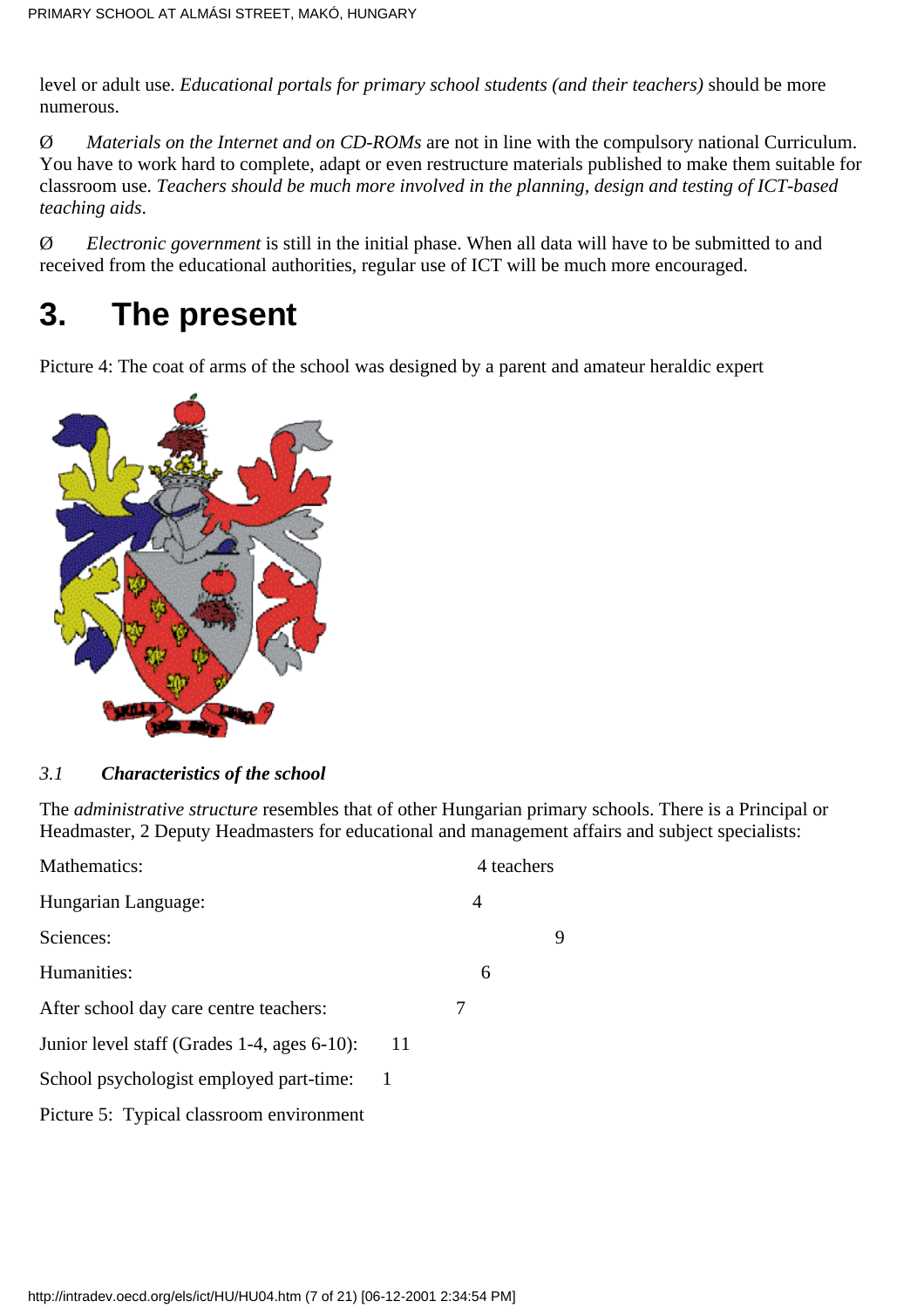

Picture 6: The gym hall, completed in 2000, has a beautiful wooden structure characteristic for the Hungarian architectural style called "organic" for its roots in folk architecture



*Total number of staff is 31, total number of students is 344*, there are 195 boys and 149 girls. The curriculum does not have a special education component. The *two major features are ICT and Physical Education.* The former will be described in detail later - the latter is worth a few words here. The fitness level of Hungarian schoolchildren is far below the level described as desirable by the European Union. We have a compulsory military service of 12 months at age 18 and yearly about 25 % of a cohort is generally found unfit for this training. The number of compulsory PE classes is high enough, 3 for primary grades, but most schools do not have adequate facilities for teaching the varied and balanced National PE Curriculum. Here at Almási the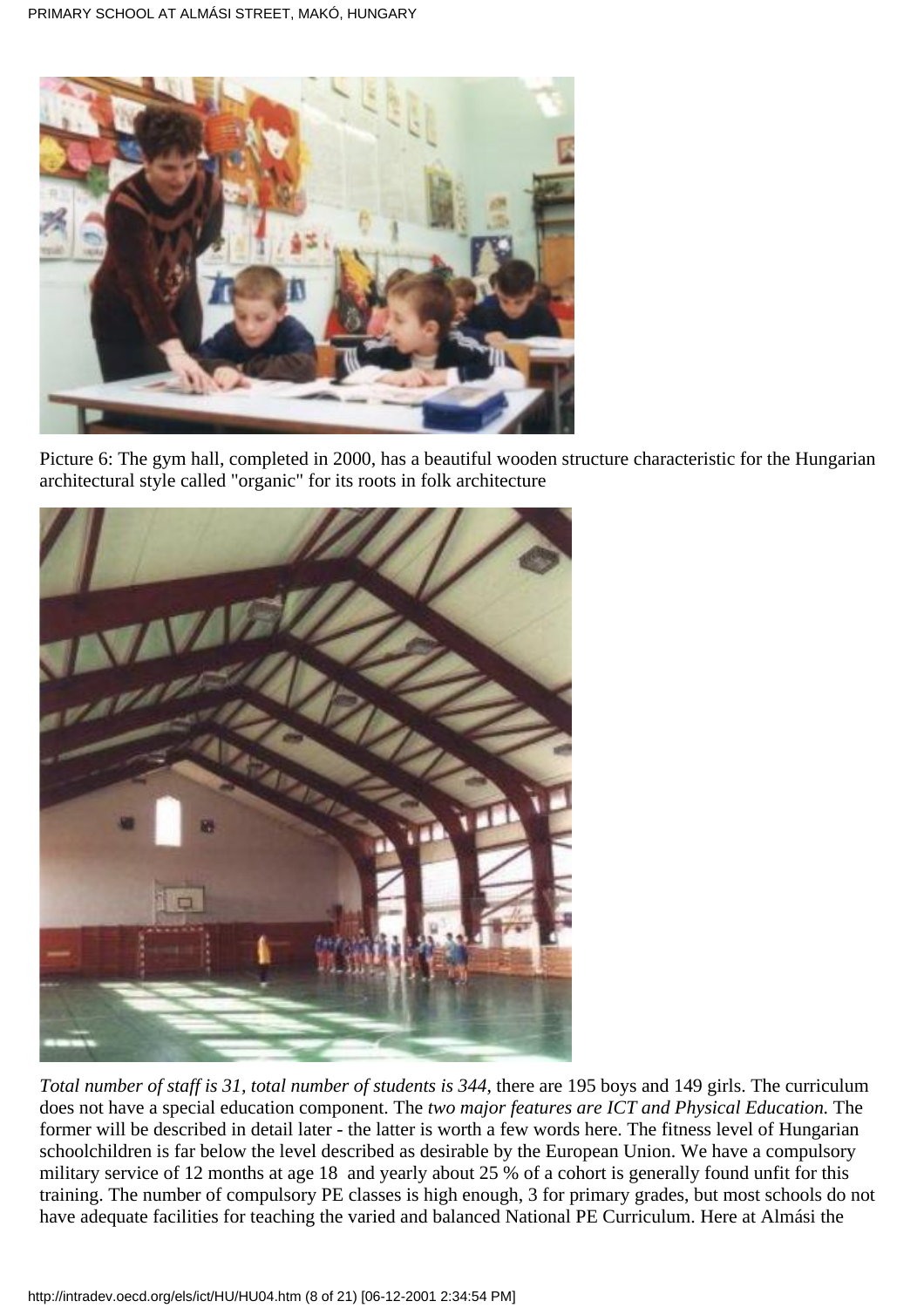management and staff finds it very important to train students for a healthy and active life and provide a high amount of exercise as a compulsory component of studies. For frequent computer users - and 60 % of students declare themselves "enthusiasts", 10 % out of them even game freaks or programming fanatics - doing regular exercise is an important part of training.

The *educational level* of the school is good. Proof of it are results from a recent survey done by the Institute of Education and Psychology at the Szeged University of Sciences. In Maths, the school participated in the 2000 Spring County Survey for Csongrád county - one of the most prosperous and educationally successful areas in Hungary: Grades tested were 4-8 (ages 11-14), results reported were good - above average in all areas tested. In Hungarian Language the 2000 Spring County Survey revealed similar results. Grades tested were 4-8 (ages 11-14), results reported were good (above average in most areas tested).

The school has an *ICT infrastructure much above the Hungarian average.* There are 60 multimedia computers mainly housed in two labs: the ICT Laboratory and the Multimedia Laboratory. (The latter was created to house non-specialist classes that make use of computers to teach a range of subjects from History through Art.) All computers in the school are connected to the Internet. Staff members have five PCs at their disposal in a cosy little area adjacent to the main *Staff Room*. Here, music is constantly played by the CD player of one of the PCs. Teachers e-mail, browse or exchange ICT-related tips - providing what they call the most enjoyable and profitable in-service course many have ever frequented. The *type of Internet connection* is the usual for Hungary ISDN connection (64kBit/sec, to be doubled by January 2002) provided by the Hungarian SchoolNet free of charge, 24 hours a day.

Picture 7: The computer laboratory where ICT classes are held



The *library* is small and cannot house more than one computer - but its search services are accessible from all the other machines of the school. Ten more PCs are situated in the offices of administrators and in *discipline cabinets* (storage and study rooms for teachers of a school discipline.). Teachers are satisfied with computer access - students of course would like to have more, although the average number of students per computer is 5:1 - incomparably higher than the Hungarian primary school average, 19:1.

The school is steadily improving its infrastructure. New features include the laboratories for Chemistry and Physics (in Hungary, there is no integrative discipline called Science) and the new dining hall and kitchen complex to be finished by August 2001. These large investments show that the school is able to attract local school improvement funds not just national ones. Although the management and staff are not completely satisfied with the financing scheme of their school (no money for ICT-related expenses) but the external observer find many signs of high esteem from local authorities. To be appreciated locally is an important component of success not granted for many ICT frontrunner schools. (Cf. Case Study 3 in this survey.)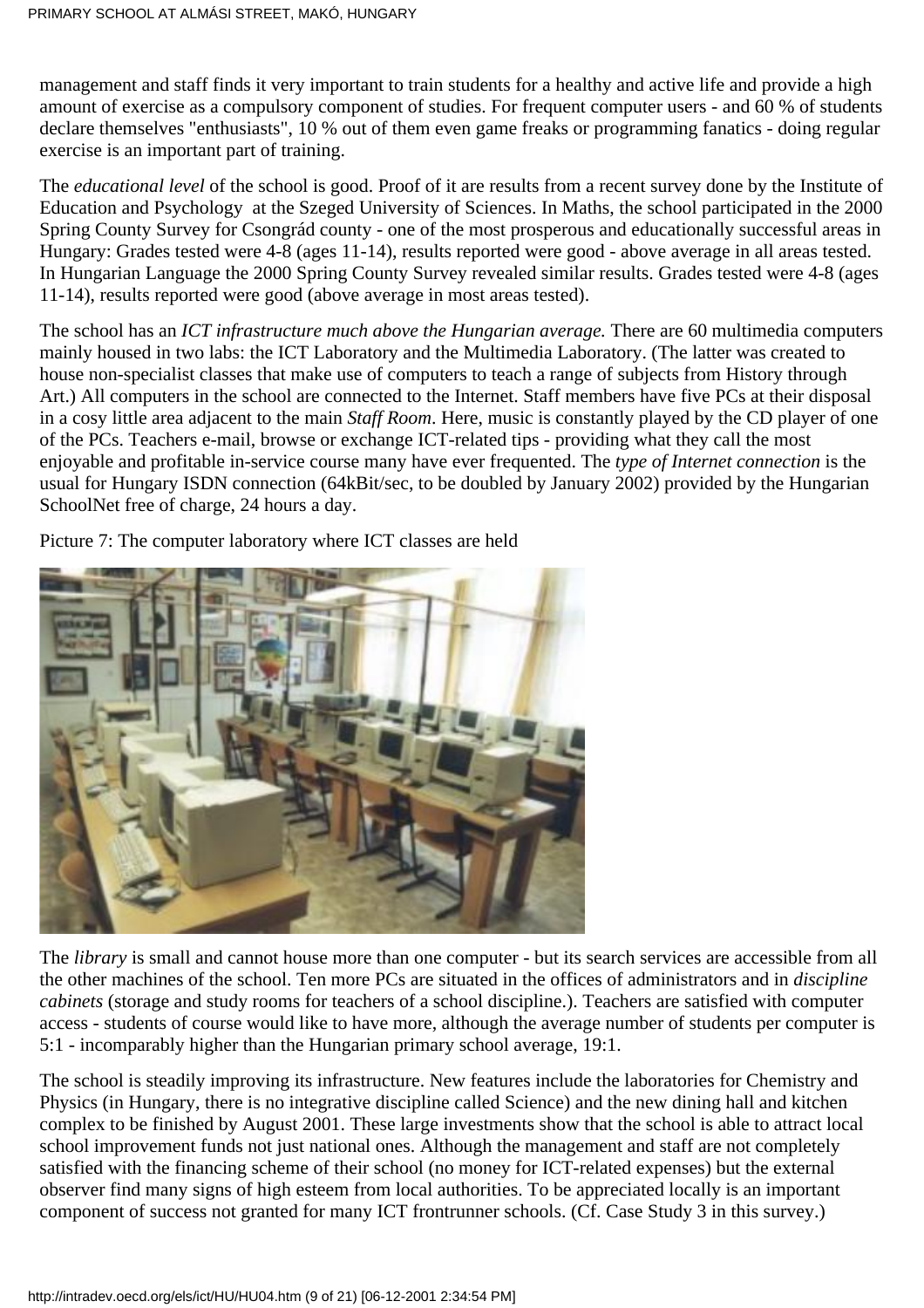### *3.2 Use of ICT by specialist teachers*

There are 3 ICT specialists at this school who realise the national curriculum. The most important local component is the production of the school newsletter (entitled *SuliMédia* in Hungarian, that is SchoolMedia in English) appears both in printed and HTML version and is written, designed and distributed through ICT. One of the much-quoted articles in it was written by the Principal and bore the following title: "What kind of computer to purchase? Hints and tips for You t make Your parents angry!" Students whose parents are ready and able to purchase the newest computer games write the most popular column of the newsletter entitled "Introduction to New Games ". The newsletter has a dictionary of most frequent Internet phrases and gives an account of the upcoming computer shows and other, ICT-related events.

Picture 8: ICT lesson in progress



The *Multimedia Circle* run by the ICT teachers is a very popular free time activity where students acquire basic multimedia development skills.

All of them are very active professionally. The Principal, who proudly declares himself as the main Systems Manager of the school, is a leading figure in professional debates, be it at national conferences or on e-mail discussion lists. All ICT specialists at Almási are eager readers of professional publications and are instrumental in establishing international exchange projects. The most interesting of them couples the school with the United States, where a small city in North-West Ohio called Toledo has entered into partnership with Almási and two other schools in Makó. (In fact, Lucas, the county where this city is located, has already been liased with Csongrád County, home to Makó.) The authorities of the town were approached first and they selected two primary schools and a secondary grammar school for inclusion in the project. Makó was responsive because the town already has an American sister city: Maumes, also from the State of Ohio

Picture 9: The new media lab where computer-assisted classes of all disciplines may be held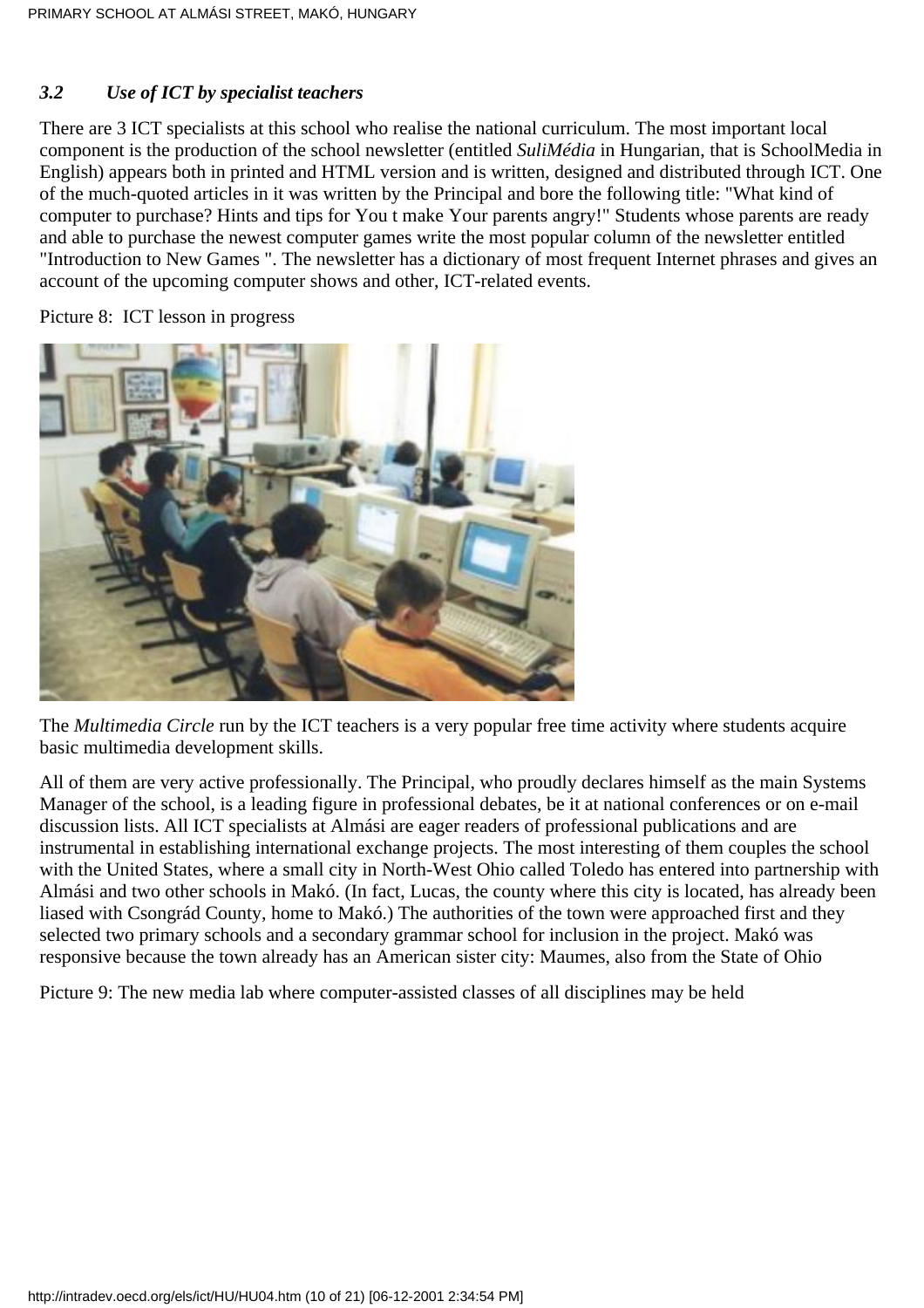

Staff and students of Almási entered the project in 2000 and have been engaging in English language correspondence ever since. They also have visited international youth camps to meet their America and Ukrainian partners. Both venues were selected by the American organisers of the exchange project, *The Great Lakes Consortium* - a charity organisation distributing funds in underdeveloped areas - to give American teenagers a chance to experience different lifestyles. (At the international camp in Ukraine last summer, many Hungarian students actually had their first experiences of high poverty and immense efforts by the state to provide ICT facilities for remote village schools.) ICT teachers help students and staff to send images, text and sound through e-mail, build web pages and engage in projects about issues of common interest.

Co-operation with another sister school, the Endre Ady Primary School at Csíkszereda, Transsylvania (the Hungarian-populated region of Romania) has been completely done by e-mail as postal services between Romania and Hungary still leave much to be desired. ICT teachers are key agents in this exchange programme as well.

#### *3.3 Use of ICT by non-specialist teachers*

Non-specialist teachers are encouraged to participate in experiments, innovation projects and in-service training courses to increase their competence. Six of them have an European Computer Driving Licence (ECDL) and many prepare for an examination. The school has two expensive PC projectors (equipment absolutely necessary for presentations and not present at all in 85 % of Hungarian primary schools). Teachers can also use scanners, a digital cameras and good quality printers to produce tests or other learning materials. (In a high poverty area, the more teachers can give as a handout the less parents have to purchase.)

Picture 10: Chemistry class in the newly furnished chemistry classroom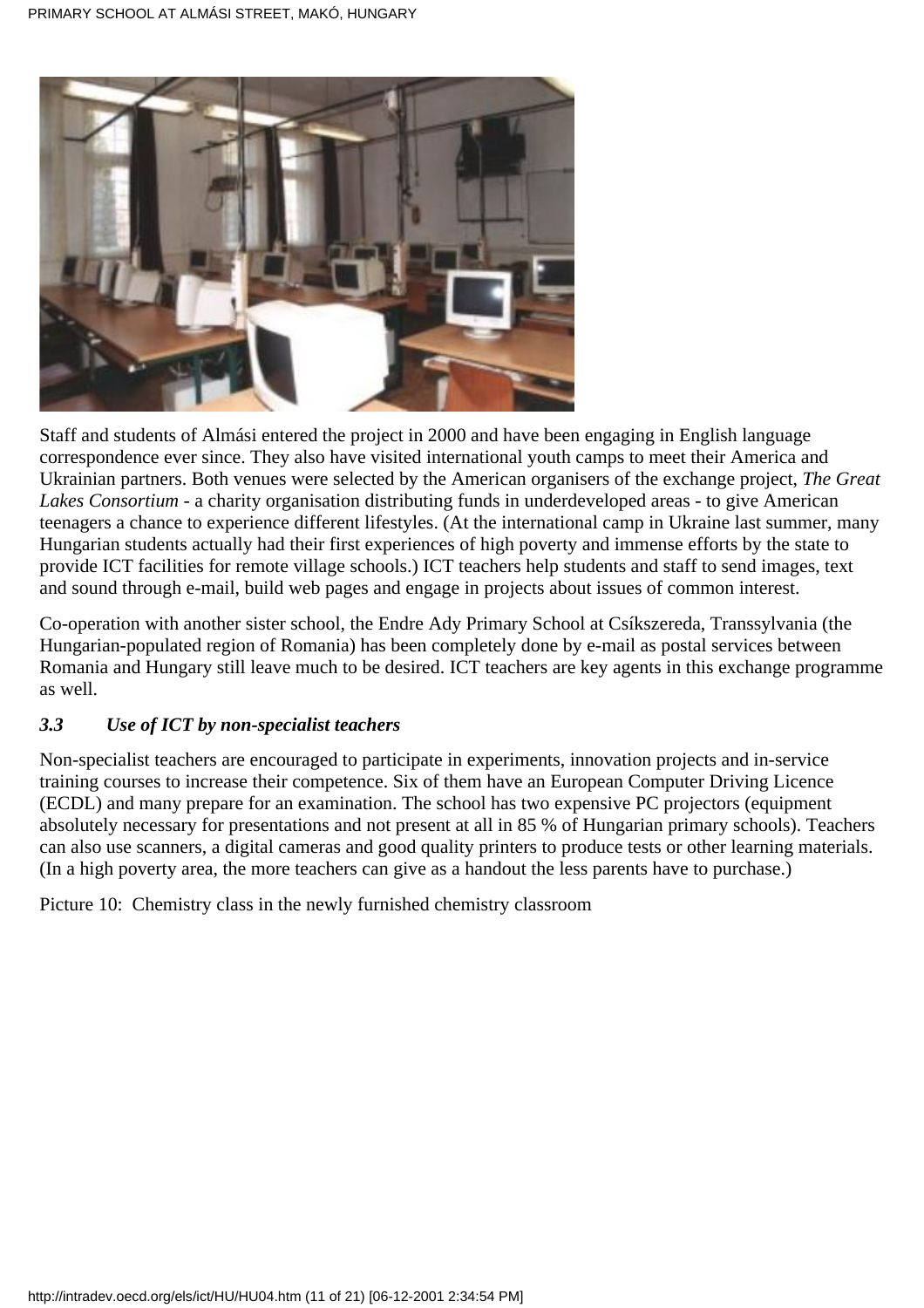

Teachers appreciate the *multi-sensory* effects of ICT materials. Text, image and sound seem to be reinforcing each-other if the learning sequence is well planned. Especially teachers of science subjects find visualising tools and simulated experiments and virtual laboratories very useful for enriching verbal information with kinetic, vocal and pictorial cues.

*Preparing tests and task sheets* are very popular with teachers who are also interested in the possibilities of online examination. Many teachers prepare tests that students have to download from the home page of the teacher and then work on it and resubmit. Thus, ICT skills are developed along with problem solving skills in Maths or History.

We have seen 12 lessons with the use of ICT and witnessed the following *educational applications of computer technology:*

Ø *Mathematics 1*: a DOS-based programme for the creation and measurement of different types of triangles. The programme also assesses student work. The teacher gives out differentiated tasks for homework according to results.

Ø *Mathematics 2*: an interactive CD-ROM is used to practice calculus. Students are fascinated by the cartoon figures who cal, them by the name and give their results in percentages. They enjoy the beautiful images of the software that apparently does not seem to detract their attention from the tasks.

Ø *Chemistry*: student presents self-made Power Point presentation on the ozone layer. Others reflect on the issues raised but also evaluate the presentation as a way of expressing ideas in a more effective way. Possible uses of Power Point applications related to the topic are being discussed and demonstrated.

Ø *English*: a language teaching CD-ROM is being used for grammar exercises and spelling check. Students enjoy working in their own pace and being individually corrected by the software. Questions not explained by the CD and raised by one of the students are being discussed frontally by the teacher. She makes notes of problems with the use of the software and gives an assessment for fellow English teachers at the "ICT in Teaching Foreign Languages" project meeting.

Ø *English2*: an Internet-based testing database is being used to test the grammar skills of students. The connection is slow and overcrowded in the morning hours when more than 4000 schools use the School Net network. The database itself is a Hungarian site, [\(http://www.angolsuli.com/\)](http://www.angolsuli.com/), easy to use and if the tests had been downloaded before, the lesson would have been smooth and more effective.

Ø *Physics*: the teacher intends to use a CD for presentation but it fails to start. The teacher and class discuss possible problems and decide what to do in the break to ensure proper functioning. A drawing is produced on the blackboard in replacement but he promises to give the CD another try as it offers interesting animations of phenomena the blackboard drawing and illustrations in the textbook of the students could not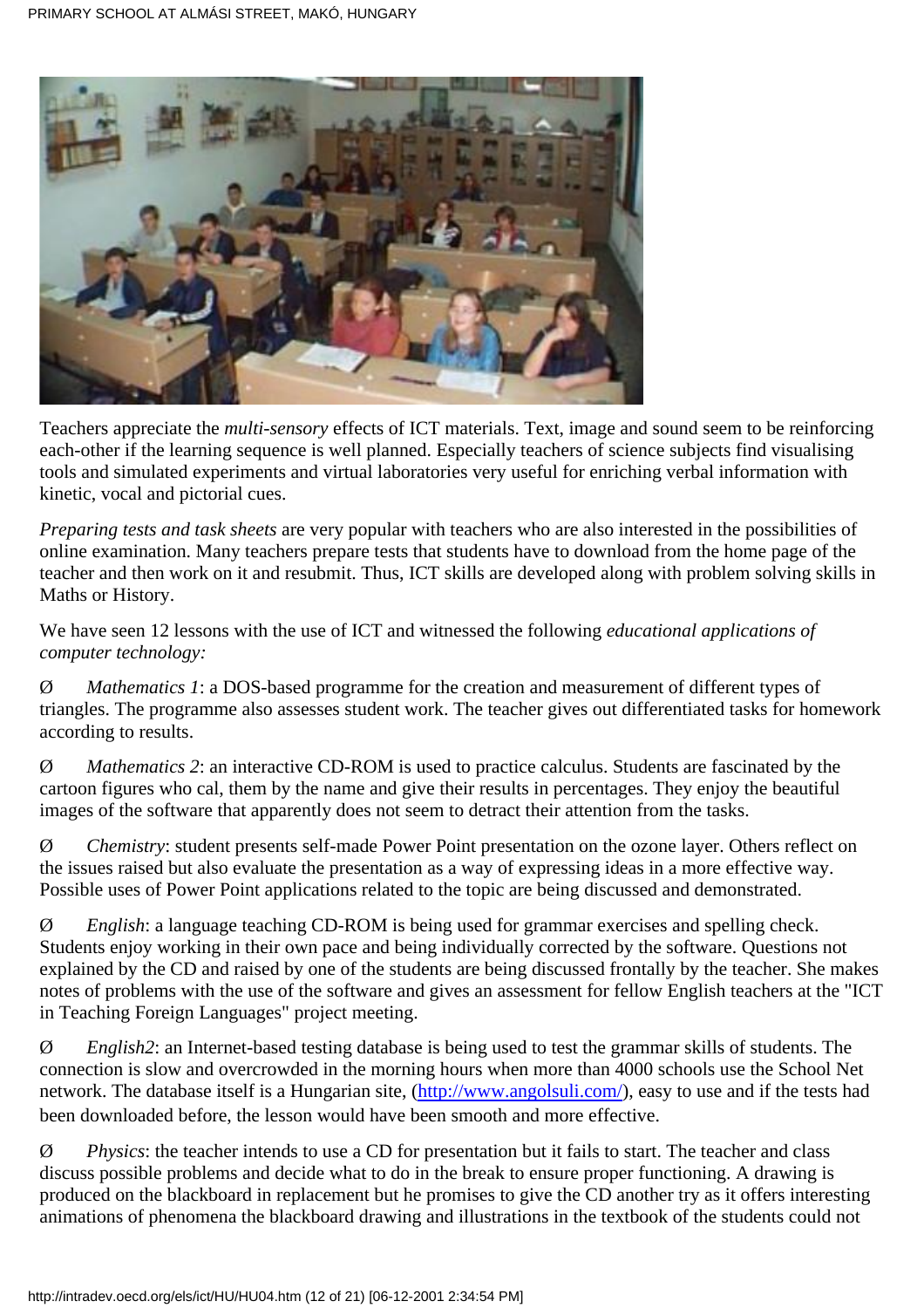visualise properly.

Ø *History Circle:* optional activity for students specially interested in History. The teacher shows search methods and explains how authentic information can be identified. The Circle lasts 90 minutes (twice the time of a normal lesson hour) so students have an ample amount of time to search and download text and images using the rather slow School Net network.

Ø *History class:* students search for information on the European Union on the Internet. The teacher explains the functions of the institutions the home pages of which they locate and thus givers an authentic and amusing overview of how an international organisation functions. Students discuss the chances of Hungary entering the EU as the first Eastern European country while looking at the Hungarian pages supporting our cause.

Ø *Physics:* a computer-based Amper measurement device is being used for measuring the electric current. The software is difficult, students need a lot of explanations but apparently enjoy using a digital device that acts like a "real thing".

Ø *Grammar:* students practice the use of word processor and test the "skills" of a Hungarian spell check software. They are amused to find out that it does not recognise all mistakes and sometimes fails to come up with a good solution. Apparently, our language is so difficult that learning grammar rules properly cannot be "replaced" by the use of a software.

Picture 11: Mathematics class in progress - one of the disciplines taught with the help of ICT



The most important educational experience we had during classes was that *teachers always teach their own subject and ICT at the same time* - a task envisaged by our educational policy makers but often found impossible to fulfil by the teaching community. Half of the teachers at Almási have been trained to use computers in teaching and the more advanced colleagues constantly coach others in the use of applications they found most appropriate for a given age group or topic. Students discuss problems of software and Internet use with their teachers while reflecting on the material presented by the ICT device. Thus, they receive *an authentic presentation of the uses and limitations of computer technology*.

Picture 12: Mothertongue class in progress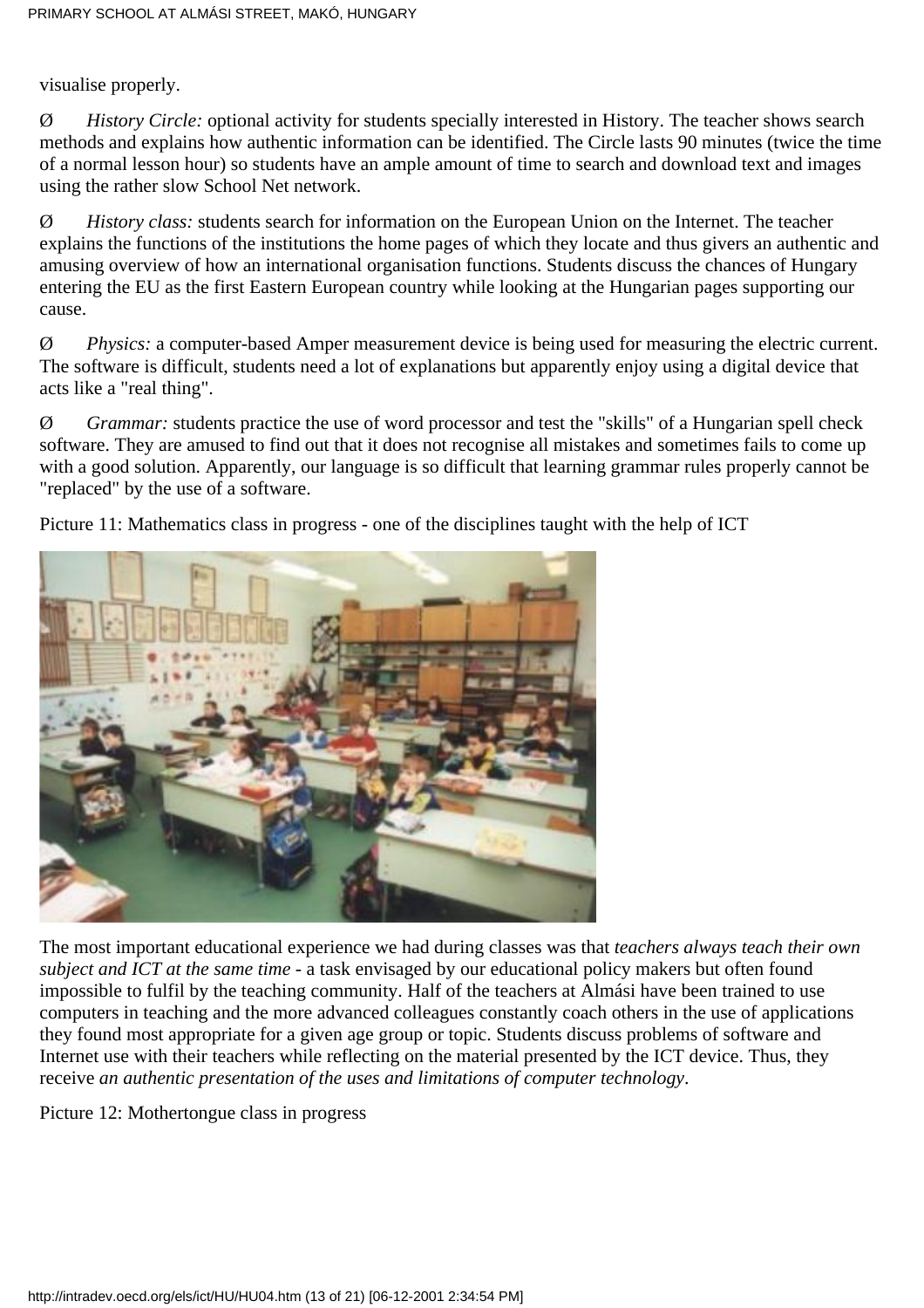

We have interviewed 85 % of teacher about their computer use habits through questionnaires followed by verbal discussion of some issues. The following results were obtained:

 $\varnothing$  52 % of teachers use ICT for education more than once a week, 35 % more than once a month

Ø Educational software, however, is used only by 17 % more than once a week and by 48 % never. Teachers are very critical about the quality of available software and plan to learn how to develop their own applications.

Ø Internet is used by 23 % more than once a week, 23 % more than once a month and 49 % never use it. Reason: too slow or too little useful stuff in Hungarian for lower primary grades.

Ø Web page design is not taught and very rarely practised by teachers themselves.

Ø 22 % of non-ICT teachers takes into consideration the level of computer use when giving marks for performance - an indicator of frequent use and the identification of relevant for the discipline ICT skills.

Ø Internet search by students during classes is limited to predetermined sites by 18 % of the teachers only. 35 % restrict the time spent on searching and 47 % gives no limitations at all, trying to keep the task as authentic as possible \*- even it requires a big amount of precious lesson time.

#### *3.4 Use of ICT for internal communication*

The school is small, communication is mainly done verbally. Some e-mails are sent by teachers to students to test their e-mailing skills or just to make a nice surprise and students sometimes turn to teachers with questions, mostly with ICT-related tasks.

Picture 13: Chatting in the break in the spacious courtyard of the school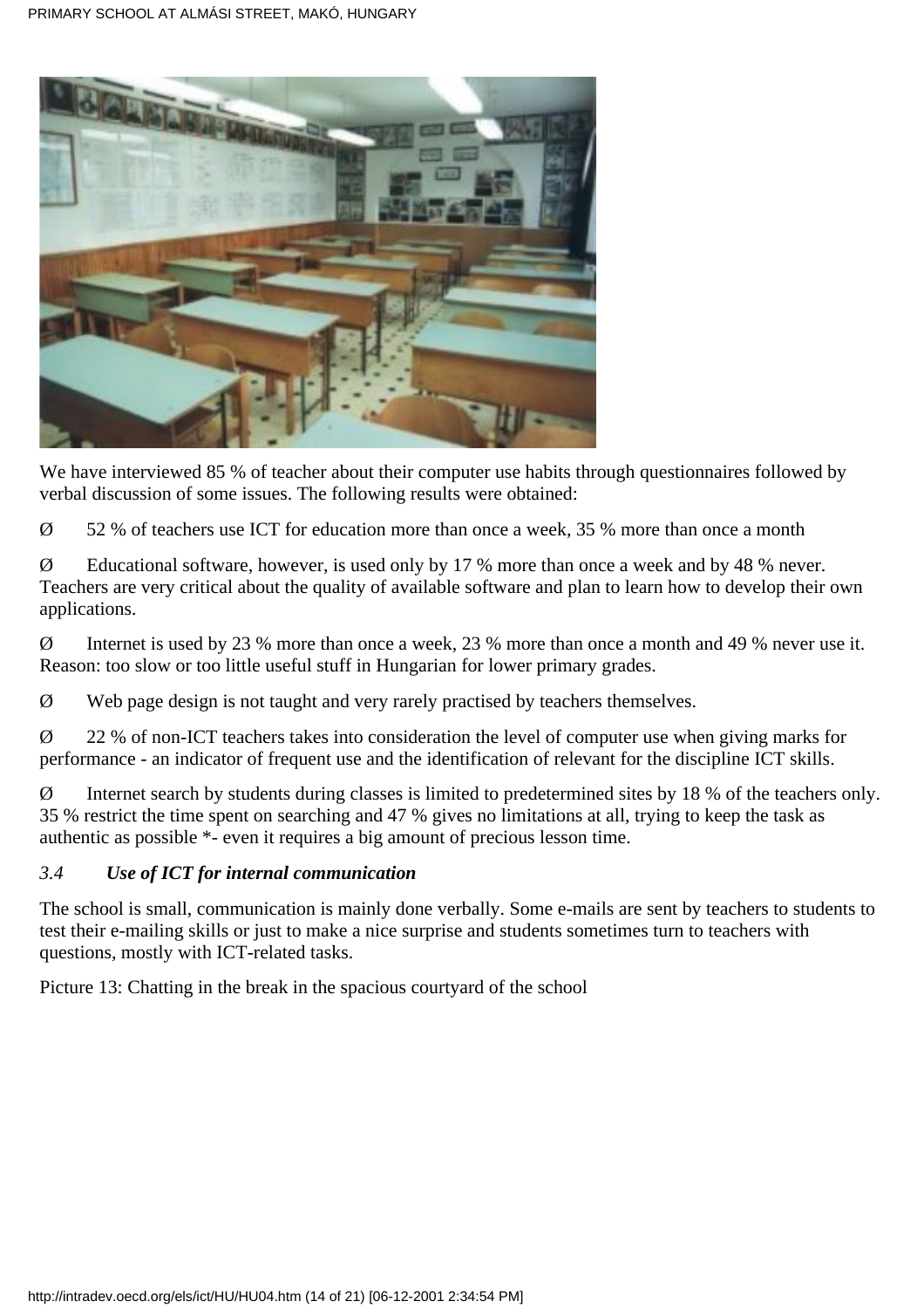

*Students co-operate through e-mailing* only if they prepare for a competition and have to do tasks together. Normally they meet and talk in the courtyard. Family atmosphere - often mentioned by our interviewees as something they appreciate a lot - is manifest in many extracurricular activities and outdoor festivals or games where students and teachers can meet informally. Thus, electronic correspondence with peers is restricted to work and e-mails of communicative character are mostly sent to those living far away, in another town or country.

The *school home page* is meant for parents and other interested outsiders, it is not really used for internal communication. The school newsletter is produced and distributed electronically - this is the main use of ICT for internal communication.

*Home pages of teachers* are sometimes used for communication: students find learning materials or tasks sheets here to download and resubmit.

## *3.5 Incentives used for spreading ICT culture*

Teachers who have completed an ECDL course or any other ICT training, receive a salary supplement given by the Ministry of Education to promote the use of ICT in education. No other special incentives are being used. Grants are distributed according to work needs.

#### *3.6 Level of computer use by students*

The school has not participated in any surveys related to this topic. Percentages of competent performers of different activities are given in Appendix B. Teachers believe that basic word processing and Internet skills are acquired by all students, but sophisticated tasks like home page design are done by only the most interested few who visit the Multimedia Circle.

Students themselves find *word processing skills a creative activity and one that facilitates memorisation of the learning material*. Many of them told us that they regularly "type out" their homework from the textbook in order to produce their own version that they find easier to learn. They feel that their spelling becomes better and page design skills are also enhanced.

We asked about the *use of pair and group work in ICT-based classes* as opposed to the traditional frontal and individual working arrangement. Teachers reported that pair and group work is rare, most tasks are performed individually. Computer-supported presentations are given to the class as a whole - a more enjoyable way of frontal lecturing - and project tasks are rare. The school participates in several ICT-oriented competitions and some of them require group work. Naturally, in these cases student groups work together and use e-mail to exchange documents and ideas.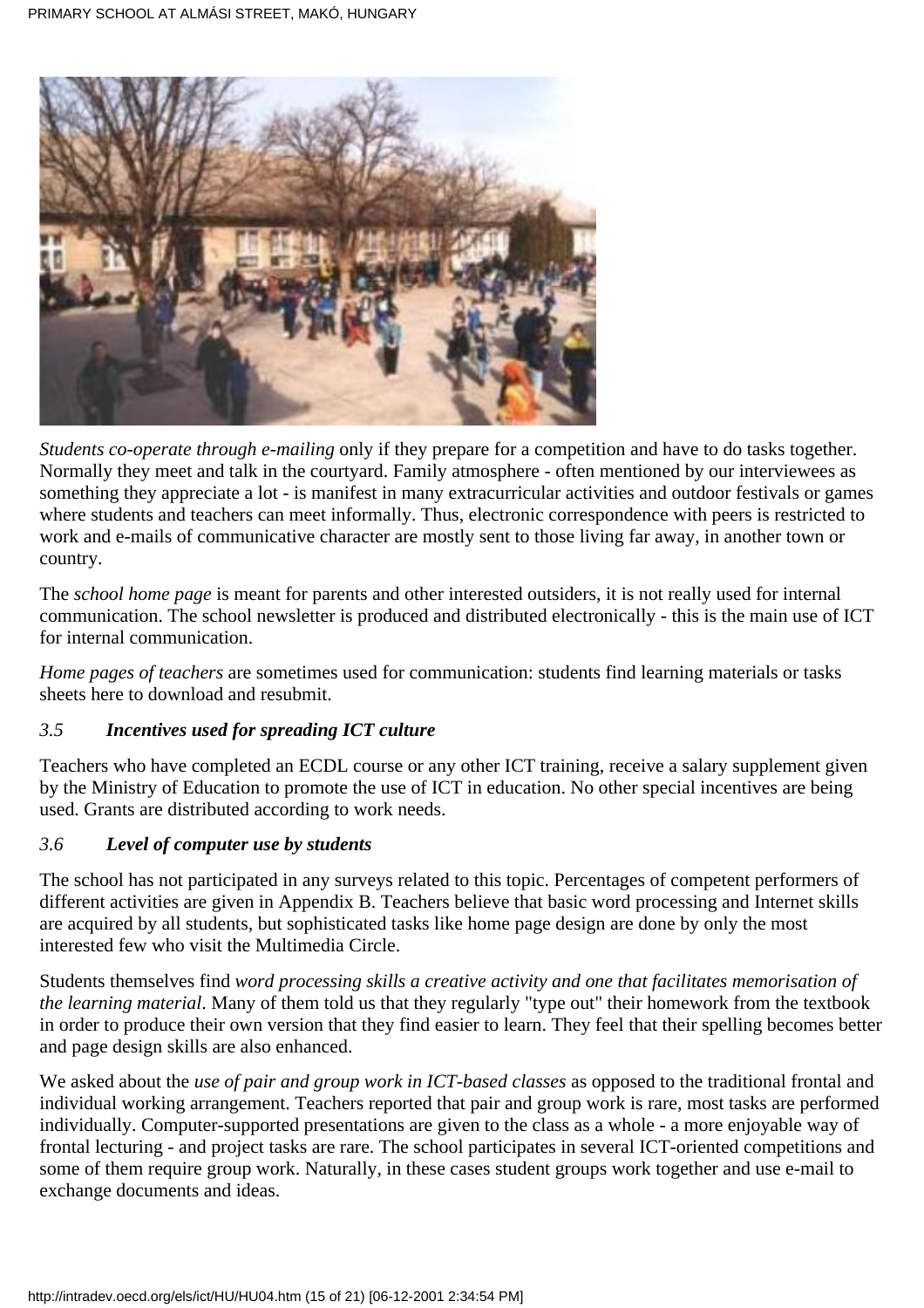### *3.7 Computer use by students and their parents at home*

35 %-40 % of the students have a computer at home. According to classroom teachers, students have to be taught the use of computers for anything else than playing games. Low achievers only do this and do not learn from the CD-ROMs their parents provide. High achievers, on the other hand, often practice skills learnt at school and become more confident in ICT use.

## **4. Projection to the future**

### *4.1 How likely is it that these accomplishments will remain?*

The guarantee for any reform to survive is the *level of satisfaction* of those who participate in it. The town of Makó has completed a Satisfaction Level Survey in which Almási has also participated. Here are some of the results:

| <b>Issue in question</b>               | <b>Teachers' Views</b>                                          |  |
|----------------------------------------|-----------------------------------------------------------------|--|
| Change of quality of education         | Very satisfied - ICT has contributed to improvement             |  |
| Devotedness to reforms and quality     | Management and majority of staff very devoted, local            |  |
| maintenance                            | authorities could do more, parents mostly passive               |  |
| Satisfaction with functioning          | Staff is most satisfied with the tone of management, the human  |  |
|                                        | approach to problems, the high level of organisation of the     |  |
|                                        | school. Discipline of students has received a low satisfaction  |  |
|                                        | score.                                                          |  |
| Differentiated education               | ICT seems to be a very appropriate vehicle for coping with      |  |
|                                        | teaching problems created by different achievers                |  |
| Innovation process                     | Very good for preparing students for further studies or work.   |  |
|                                        | Excellent for developing task orientedness and communication    |  |
|                                        | skills. Less efficient for building discipline and formation of |  |
|                                        | character.                                                      |  |
| Co-operation of staff                  | Highly satisfactory. For many respondents, friendly atmosphere  |  |
|                                        | is the most important feature of the school.                    |  |
| Competency of fellow staff members     | Very good in school matters but most teachers do not care for   |  |
|                                        | students' out of school life                                    |  |
| Working load for pupils                | Time spent on the individual student is less than satisfactory. |  |
|                                        | Working load seems to be bearable, output requirements should   |  |
|                                        | be more specific.                                               |  |
| Time spent on doing homework           | Students should spend much more time for preparation            |  |
| Student satisfaction with their school | High - most students are proud of belonging to this school.     |  |
| Strengths of the school                | Major strengths: familiar atmosphere, child-centeredness, many  |  |
|                                        | extracurricular activities, good relations with parents         |  |
| To be improved                         | Discipline, infrastructure (constant upgrade needed), better    |  |
|                                        | programmes for low achievers and for the gifted and talented    |  |

Apparently, teachers are satisfied with their school but see several issues that need improvement. Some of them - differentiated education for underachievers and gifted children - can be improved by the increased use of ICT-supported teaching and learning methodology. Others need resources that may or may not be readily available. But most problematic issues are within the scope of competence of the staff that views present accomplishments with pride and intend to carry on with the innovative process in the future.

Picture 14: The newest extension: the school dining hall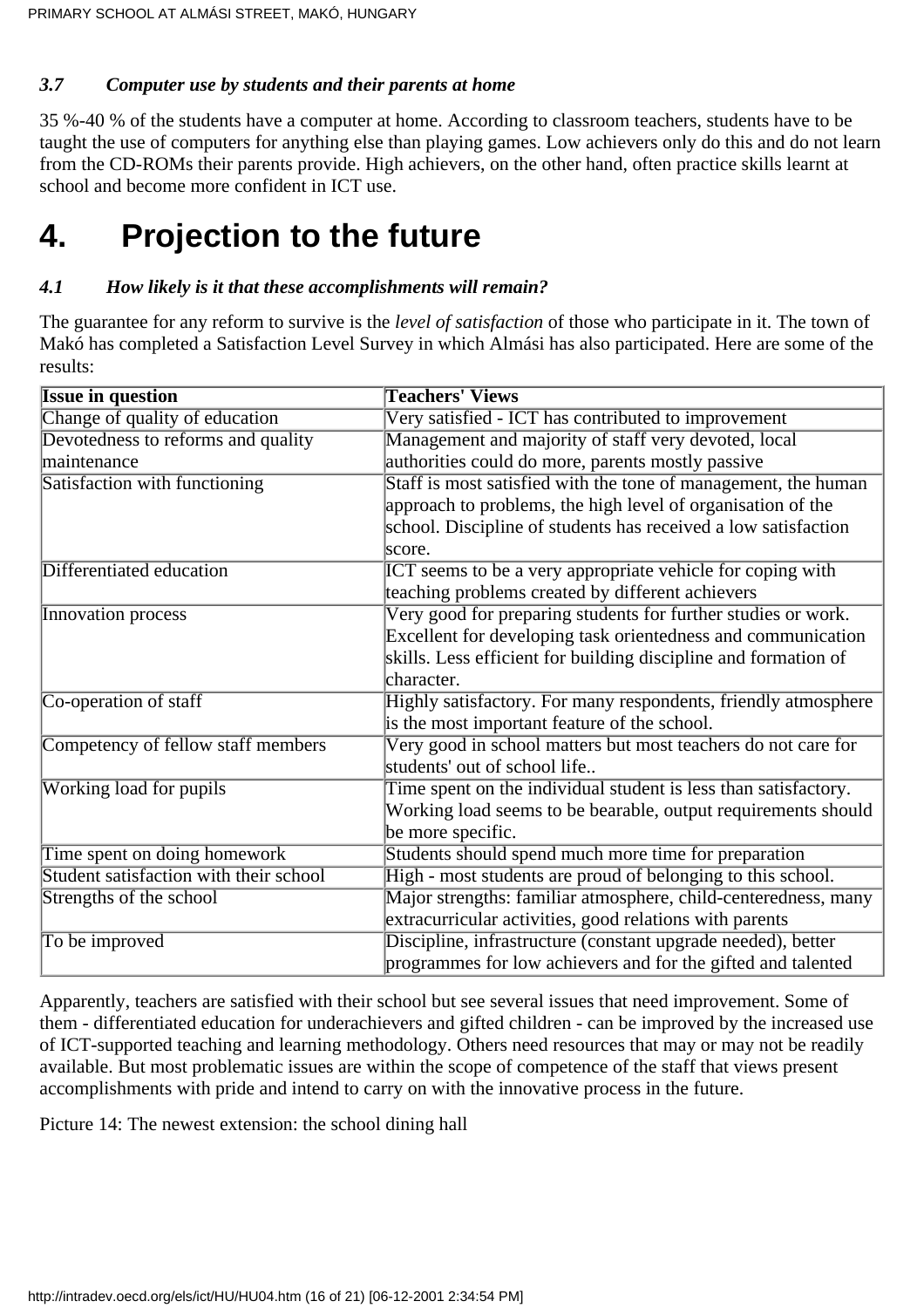

## *4.2 How easily could they be extended to other schools?*

Increasing the number of ICT lessons and enriching the study of other disciplines with ICT-supported resources requires the following input:

Ø *Getting to know the model* is a basic requirement. The management and staff of Almási make numerous presentations, are affiliated with Eötvös University, Budapest and Szeged University as a site for pre-service teacher training and educational research. They also publish a lot in electronic and traditional fora. Thus, experiences are quite well-known among those most likely to adapt them: interested primary schools from smaller towns and villages.

Ø *At least 3 ICT specialists* for a medium sized school of 400-50 students to cover the increased number of classes. In most towns, those who graduate with a degree in ICT, be it a teacher's degree "only", will find several many betters paid occupations.

Ø *Training for staff* in the use of ICT in education. Given the motivation, this requirement is relatively easy to fulfil. There are many training sites all over the country and there are also centrally allocated in-service training funds that help school cover the expenses of courses, travel and substitute. Moreover, every single teacher in Hungary is required to sit for a re-training course once every seven years.

Ø *Computer labs or in-class equipment* for hands on classes and presentations. Although primary schools are not so well equipped with computers as secondary schools, but large government funds are being made available for new labs, Internet connections, even beamers (LCD projectors). Thousands of machines will be distributed on an application basis and a good teaching programme is needed to apply. Thus, the programmes developed in Makó should be made available for those who intend to apply and improve their teaching through ICT.

Ø *Competent management.* Mentioned last, but of utmost importance: dedicated to the diffusion of ICT culture management is a must. In order to facilitate the acquaintance of managers with recent development in ICT technology and pedagogy, a set of training course was developed and are now being taught at all the major In-Service Training Centres for Educational Leaders. A charismatic leader is born and cannot be trained, but ICT competency helps a lot in making financial and management decisions.

In sum, most requirements for spreading the Almási model seem to be granted. Adaptation will not be easy but it will not be impossible either.

#### *4.3 What resources are required for maintenance?*

Funds for upgrading and maintenance should not be dependent on grants. The basic problem for all Hungarian schools is that ICT is a very expensive resource - and one that has not yet been included in the school budgets at the majority of school owners: local educational authorities, churches and other organisations.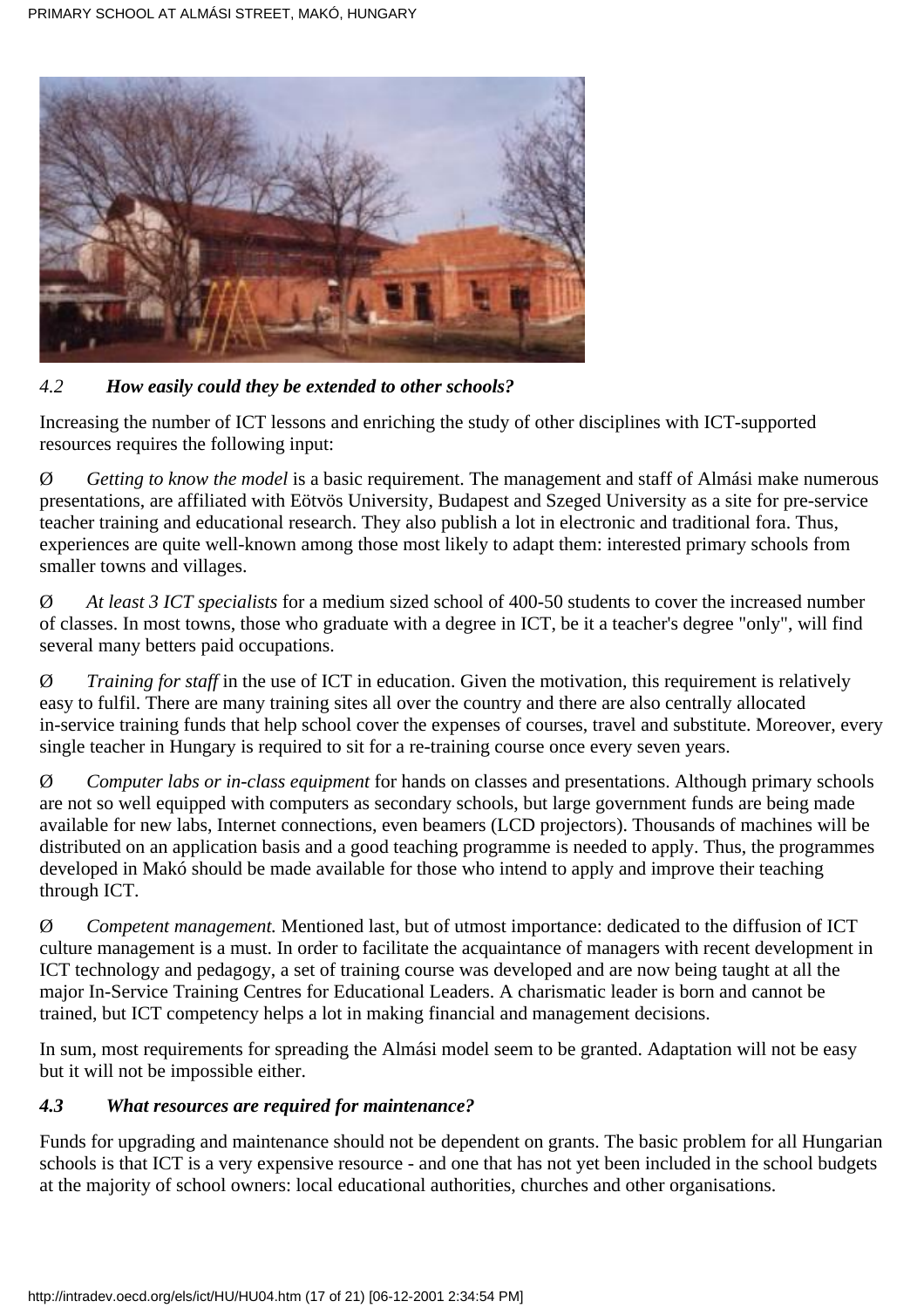Picture 15: Daycare is provided for all pupils from age 6 till age 12. ICT use is possible for all in the afternoon hours under teacher supervision in the computer and media labs.



# **5. Main hypotheses**

*1. Technology is a strong catalyst for educational innovation and improvement, especially when the World Wide Web is involved. The rival hypothesis is that where true school-wide improvement is found, technology served only as an additional resource and not as a catalyst, that the forces that drove the improvements also drove the application of technology to specific educational problems.*

At Almási, the first hypothesis holds. This small suburban school had been one of the average educational institutions in the town before the present Principal realised the importance of computers in education. Starting the innovation process with a school-based in-service training was a very good idea. As shown in Case Study 3, (Neumann) as well, such an approach leads to instant involvement and enables teachers to adapt and even develop teaching aids suitable for their own style of instruction. Experimentation with the computer ran parallel with the invention of new teaching methods. Major investment in equipment followed the first training wave, thus computers and accessories as well as Internet connection was much better utilised by a trained staff.

### *2. The diffusion of the innovation/improvement (and therefore of ICT) followed the traditional diffusion pattern for innovations, as outlined by Rogers (1995). The rival hypothesis is that technology functions differently from traditional innovations and that therefore different diffusion patterns occur.*

As stated in all other Hungarian case studies, the diffusion of ICT culture in schools follows a unique pattern that does not resemble other innovation processes. At Almási, it was basically needs driven. A large group of teachers trained in the use of computers started looking for possibilities to use their newly gained knowledge. They found different ways, became involved just as much as they presumed their subject they taught required it and convinced, through their example, reluctant colleagues to follow their lead and be inventive themselves. Nobody could offer ready-made solutions - a method well suited to Mother Tongue was completely useless for Maths or even Foreign Languages. Constant encouragement from the Principal and the eagerness of students - a special form of double motivation coming from "above" and "below" - as well as continuous technological development secures the expansion of this never-ending process of innovation.

*3. Successful implementation of ICT depends mostly upon staff competence in the integration of ICT into instruction and learning. This hypothesis assumes that teachers mediate ICT applications when they are successful, and that ICT's academic value relates positively to teacher competence. The rival hypothesis is*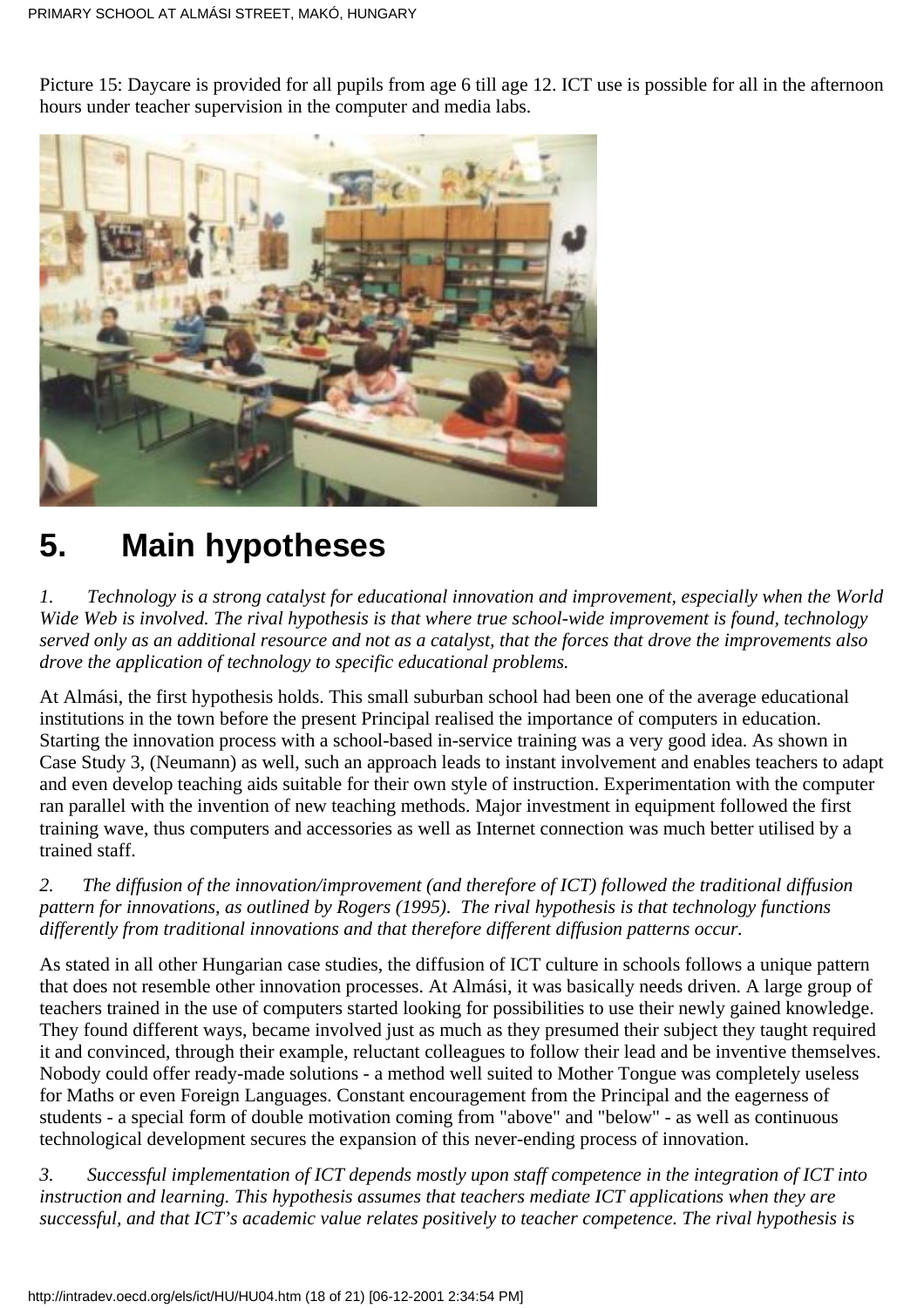#### *that the school technological infrastructure and student ICT competence rather than staff competence determine ICT implementation outcomes.*

One of the biggest myths in school ICT culture is "*students know best*". Youngsters can naturally access computers much more often. (They have incomparably more free time to do so than the average Hungarian teacher: a middle-aged woman with two teenage kids, a husband and a household to take care of on top of a minimum of 20 lessons weekly to teach and prepare for.) Students are more fluent in the acquisition of ICT technology, more inventive in problem solving (mostly through time-consuming experimentation) and are highly motivated to acquire skills that make them part of the highly esteemed by the press, their peers, parents and teachers Net Generation. On the other hand, *teachers are and will be the ones in charge of education*. All fears (and hopes) of the teacher-less, fully mechanic, self-supportive teaching package as described in mastery learning theory, programmed education and distance learning theories have been unjustified so far.

The teacher assumes new names implying new roles: mentor, leader, filter of information, guide, and counsellor but he or she is still the one directing the learning process. The very best information found on a web page will not be embedded in a solid knowledge structure unless the teacher catalyses the information retrieval and utilisation process. There is a *minimum level of infrastructure* below which no ICT-supported education can take place. (PCs and accessories needed seem to depend mainly on culture, age group and discipline taught.) Above this minimum infrastructure level, we have found no connection between the quality and effectiveness of ICT methods used and the sophistication of equipment available. There is good hope for this culture in less advantaged school (and countries): *training and motivating teachers is most likely the key to success and not huge funds spent on gadgets*.

### *4. Gaps in academic performance between high and low poverty students will not increase when all students have equal access to ICT. The rival hypothesis is that equal access to ICT will lead to more advantaged students increasing the performance gap with disadvantaged (high poverty) students.*

At Almási, 60 multimedia computers are available for students in the afternoon hours to make up for not having one at home. As the total number of students is 344 and presumably a minimum of 30 % has a computer at home, there is one computer for five pupils for free use every afternoon. Thus, staff and parents agree that everyone who needs extra time for learning ICT skills or just browsing around for interesting information may do so at school. Most households in this region are lower middle class and high poverty children constitute a minimum of 20 % of student population. For them it is important that ICT circles are free of charge and there is teacher support available even for those who only "hang around" in the computer lab in the afternoon. The knowledge gap will certainly not increase - although it may not decrease, either.

Interestingly, students find ICT an important vehicle for the improvement of their skills. They like the orderliness of word processing, find it helpful to make notes on the computer. Many senior students and prepare presentations for memorising and fully understanding the material. Let us not forget that it is a primary school, these "seniors" are 12-14 years old - what we are witnessing is the *spread of learning methods characteristic for higher education down to primary level*. Both low and high poverty students use ICT for learning, but better students are using it more, unrelated to their financial status. Poor achievers mostly play games, while high achievers have realised the teaching potential of this new culture. Thus, ICT is capable to become the vehicle that helps high poverty highe achievers to overcome social obstacles.

*5. Successful implementation of ICT will lead to the same or higher academic standards in spite of the low quality of many ICT materials. Academic standards are a function of teacher and school expectations and not of the standards of textbooks, ICT materials, and the like. The alternative hypothesis is that ICT use will lead to a lowering of academic standards as students spend more time on marginally beneficial searches and in browsing poor quality Web and courseware content.*

The widening of the gap in academic performance between low and high poverty students has not been observed, but no increase in performance has been noted either by the majority of teachers. They are aware of the motivational power of computers and witness how students diligently practice drill tasks if the PC calls them by the name and monitors their results. Increased practice time may lead to better performance - but only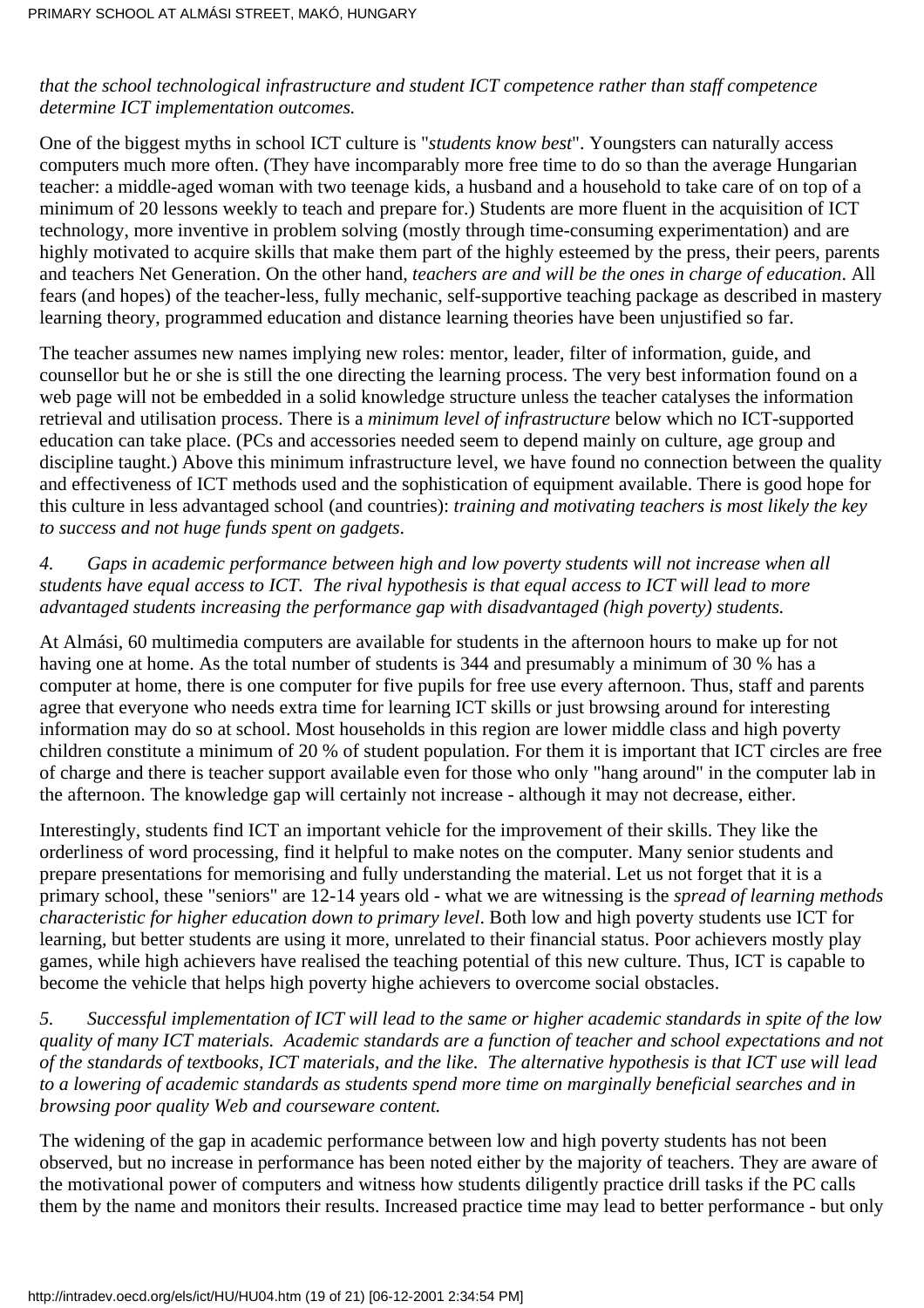in selected areas and disciplines, teachers at Almási believe. Generally, ICT does not directly impact the level of performance but it increases the quality of teaching a great deal.

The quality of digital teaching aids has been much criticised by the staff of Almási. Teachers exchange reliable CD-ROM titles and URL-s and feel the need for educational portals as safe havens from the overload of stupidity spreading through the Internet. The quality of teaching of competent and experienced teachers will not be affected by poor quality aids as they do not rely on them as their major resource. But *for novices and less capable / diligent ones, bad CD-s* just as well as old fashioned textbooks, dull illustration materials and outdated videos - *can do a lot of harm*. It is very tempting to substitute thorough preparation with the use of a 45-minute video or lesson on a CD-ROM.

The staff at Almási intends to continue training and be involved in innovation projects in order to become independent of commercial teaching aids and develop their own. The newest government initiative - the *E-Learning Project for Public Education -* serves exactly this purpose. It intends to train the best teachers in the country to be part of ICT based teaching aid development teams - or even develop their own products. Through this initiative, to be launched in September 2001, Hungary hopes to create a wide variety of reliable teaching aids in a language not spoken by anyone else apart from the 10 million inhabitants of our country.

## **Appendix A : Methodology; description of the amounts and types of data collected**

*Size and composition of the research team*: as the school is involved in the experimental curriculum project, "ICT-supported Mathematics, Physics and Foreign Language Education", it is regularly visited by three subject specialists. In addition, an expert in teaching aids and an educational researcher was employed to carry out interviews and classroom observations. The principal of another, "rival" primary school in Makó acted as an external expert as he has been closely observing the innovation process in the school in the last 20 years.

*Amount of time spent at the school*: 5 days.

*Amounts and types of data collected*:

- *Interviews* with teachers and school administration (15 interviews executed)
- *Interviews* with parents and students (20 interviews executed)
- *On-site observations* of classes (12 lessons observed)

- *Observation of written and visual communication* of the school (school home page, issues of the school's electronic newspaper, home pages of teachers related to special disciplines), school magazine,

- *Analysis of digital teaching aids developed by staff and students* (PowerPoint presentations of students and teachers)

- *Questionnaires of ICT use* given to all staff members, 95 % replied

- *Critical reading of project applications and reports by staff members* for grants donated by the school and by foundations.

- *Observation of student work* done with the help of computers (papers, presentations, tests, creative work, computer programmes etc.)

**Appendix B:** Use of computers by teachers and students-based on the Teacher ICT Use Questionnaires

| <b>Activity</b> | Teachers who do it $(\% )$ | Students who do it $(\% )$ |
|-----------------|----------------------------|----------------------------|
| Teaching        |                            |                            |
|                 |                            |                            |